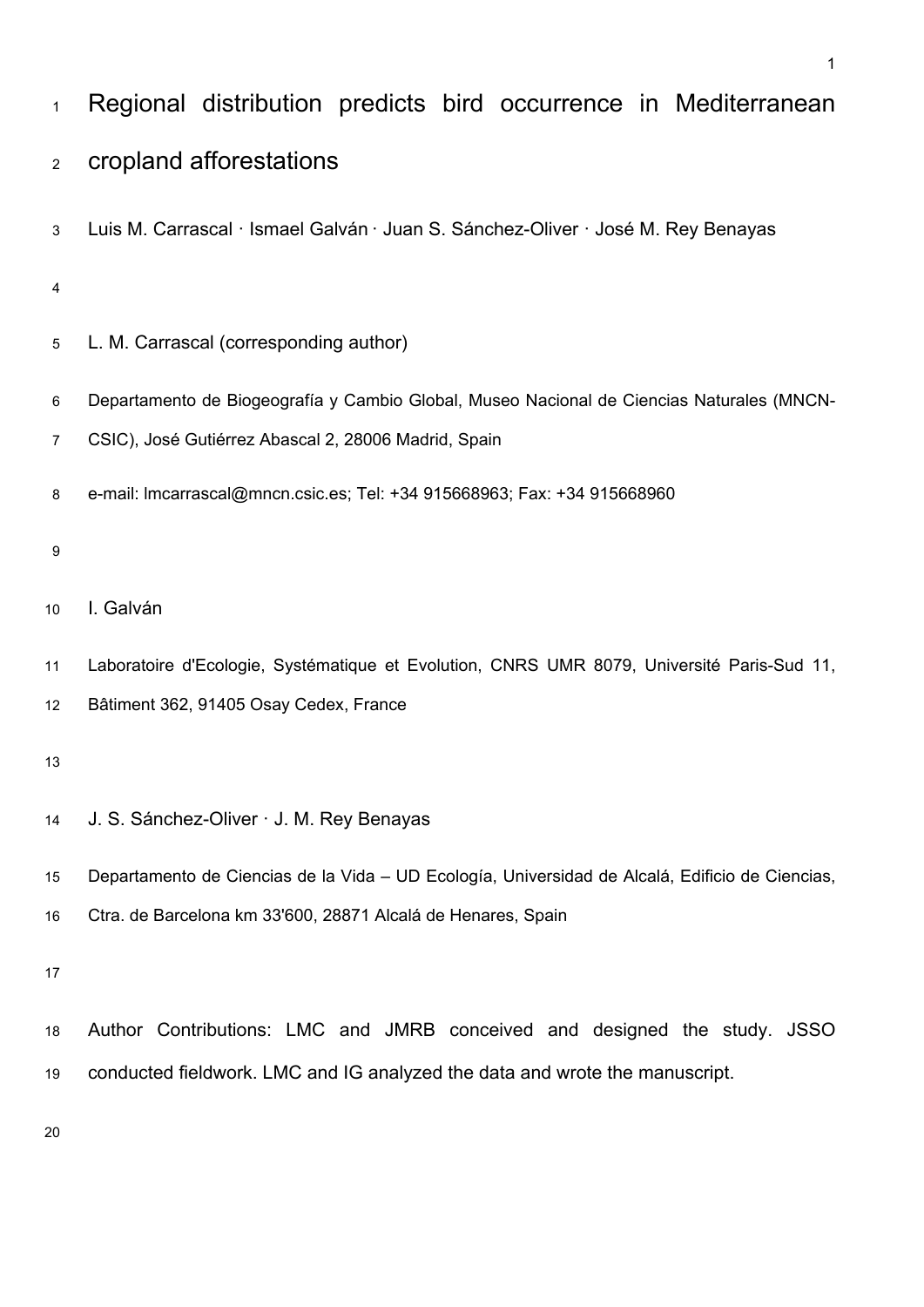21 **Abstract** Part of the abandoned cropland in Mediterranean landscapes is being subjected 22 to afforestation dominated by pines. Here we simultaneously evaluate the effect of three 23 categories of factors as predictors of the interspecific variation in bird habitat occupancy of 24 fragmented afforestations, namely regional distribution, habitat preferences and life history 25 traits of species. We use the "natural experiment" that highly fragmented pine plantations 26 of Central Spain represent due to the prevailing pattern of land ownership of small 27 properties. Many species with marked habitat preferences for woodland habitats were very 28 scarce or were never recorded in this novel habitat within a matrix of deforested 29 agricultural landscape. Interspecific variability in occurrence was mainly explained by 30 regional distribution patterns: occurrence was significantly and positively associated with 31 the proportion of occupied 10x10 UTM km squares around the study area, regional habitat 32 breadth, and population trend of species in the period 1998-2011. It was also positively 33 associated with regional occupancy of mature and large pine plantations. Other predictor 34 variables related to habitat preferences (for woodland, agricultural and urban habitats) or 35 life history traits (migratory strategy, body mass and clutch size) were unrelated to the 36 occurrence of species. Thus, small man-made pinewood islands funded by the Common 37 Agrarian Policy (CAP) within a landscape dominated by Mediterranean agricultural 38 habitats only capture widespread and habitat generalist avian species with increasing 39 population trends, not contributing to enhance truly woodland species.

40

41 **Keywords** Bird occurrence · Cropland abandonment · Habitat preferences · Pine 42 plantations · Regional distribution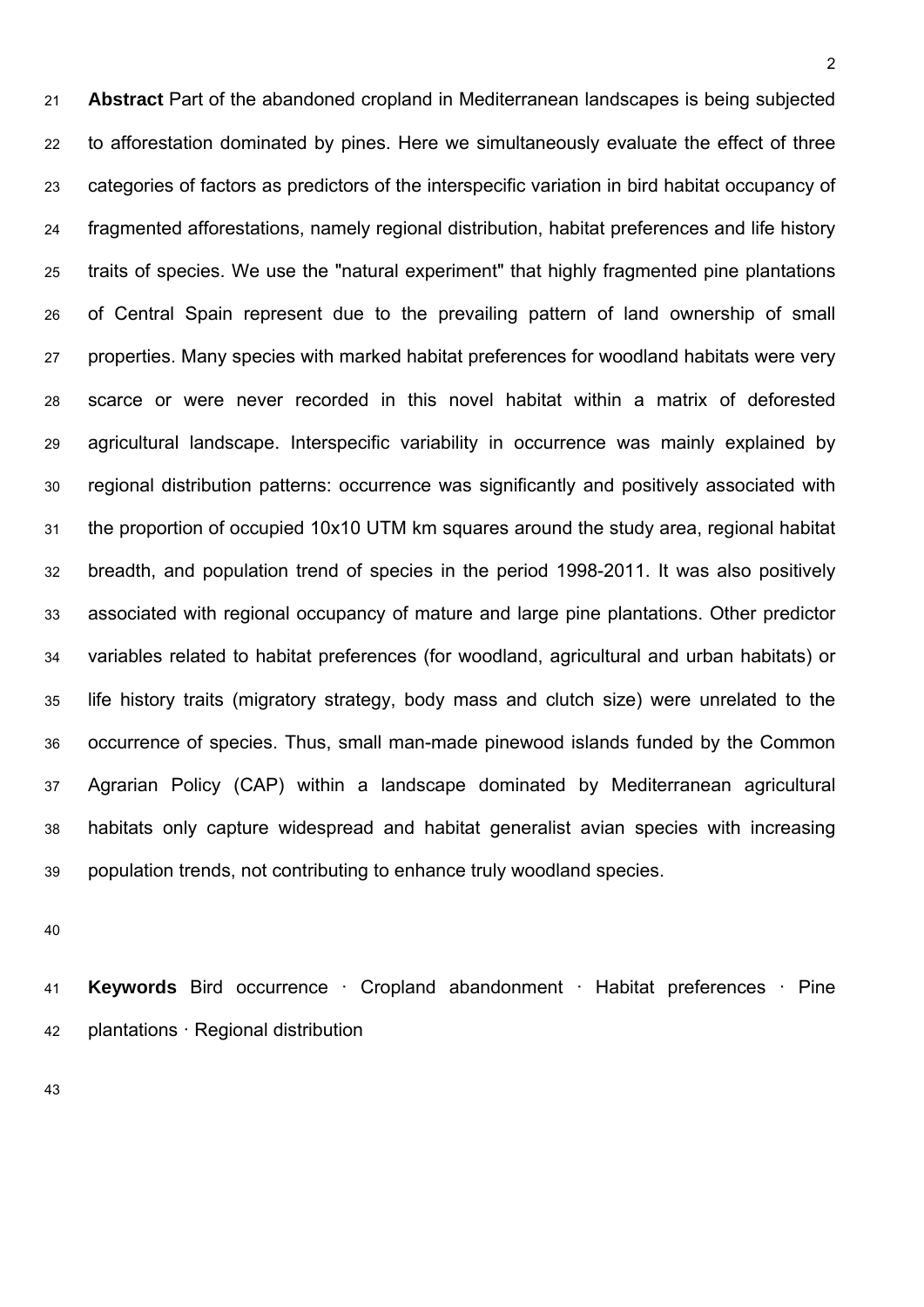#### 44 **Introduction**

45 Afforestation represents a strategy to produce forest land on abandoned cropland that 46 avoids the long time that secondary succession usually takes, particularly in the drylands 47 of the world (Rey Benayas and Bullock 2012). In the European Union, the Common 48 Agrarian Policy (CAP) has favoured the transformation of farmland into tree plantations 49 since 1992 by means of a scheme of aid for forestry measures in agriculture (EEC Council 50 Regulation No. 2080/92), which has resulted on the afforestation of ca. 921,210 ha to date 51 (Directorate-General for Agriculture and Rural Development 2012). These afforested 52 fields, which in southern Europe are mostly based on coniferous species such as *Pinus*  53 *halepensis* and *P. pinaster*, usually form an archipelago of habitat patches in the dominant 54 agricultural matrix (Izhaki 1999; van Meijl et al. 2006). These afforestations impact on 55 biodiversity because pine plantations have higher tree cover and less structural 56 heterogeneity than natural Mediterranean woodlands (Sirami et al. 2007; Rey Benayas et 57 al. 2010).

58 Birds represent the group of vertebrates upon which these impacts have been most 59 intensively studied, and are good indicators of the success of colonization of these 60 afforestations because they are highly mobile animals that easily reach these novel 61 ecosystems. It is widely known that the age, area and habitat structure of woodland 62 islands are tightly related to species richness and bird community composition of pine 63 plantations (e.g. Díaz et al. 1998; Shochat et al. 2001). Nevertheless, little is known about 64 the filtering processes determining the identity of species occupying pine plantations within 65 the regional pool of species in Mediterranean landscapes dominated by agricultural 66 habitats. Three major types of effects may determine bird species identity in 67 Mediterranean cropland afforestations, namely regional distribution patterns, habitat 68 preferences of species and autoecological traits related to life history. Species with high 69 density are more likely to be included in habitat fragments than scarce ones as a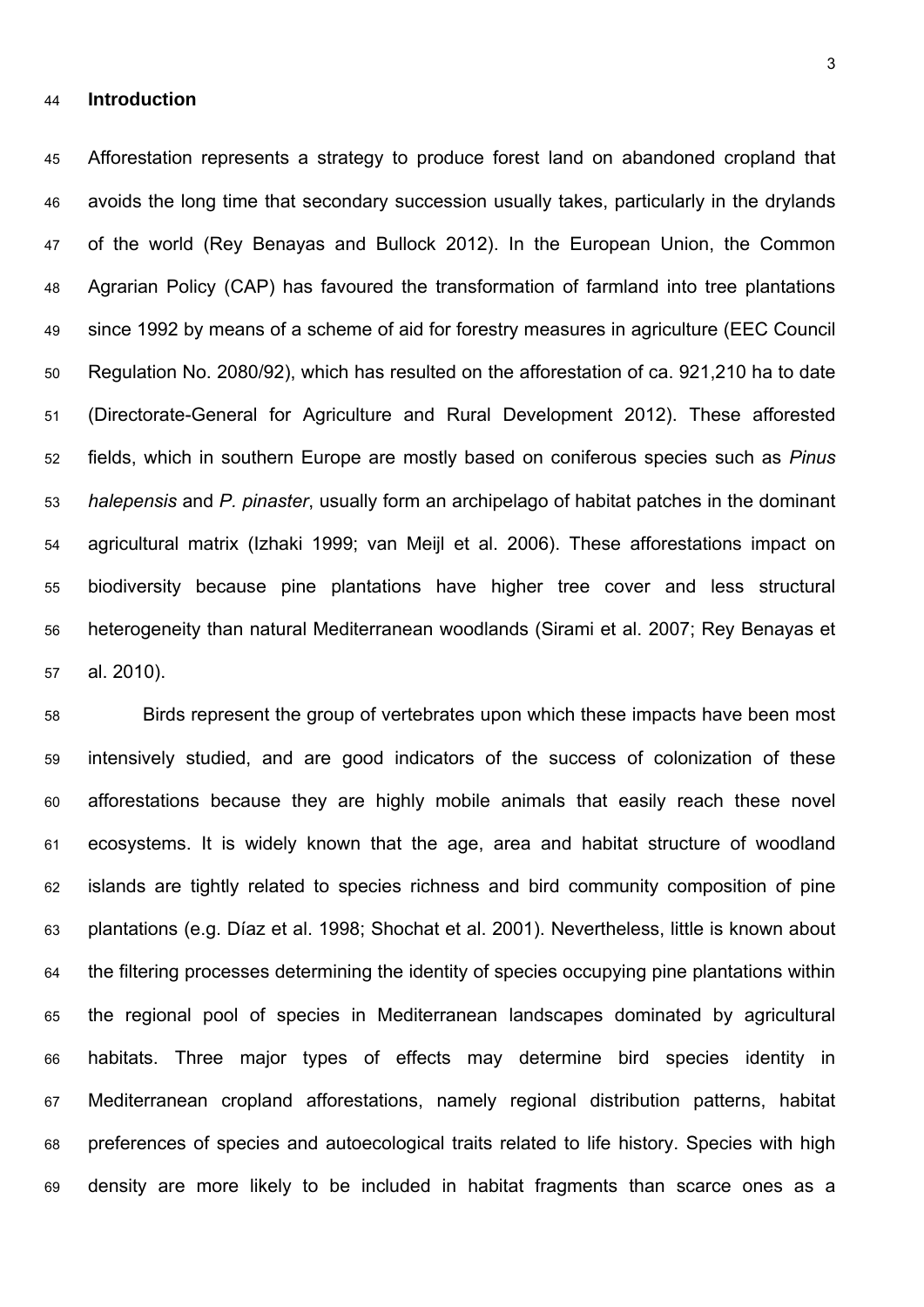70 consequence of their abundance (Connor and McCoy 1979; Andrén 1999), and thus bird 71 communities inhabiting afforested fields would represent random subsets of the regional 72 species pool independently of any ecological process. In fact, density seems to be a good 73 predictor of the probability of species' presence in forest fragments (e.g. Bolger et al. 1991; 74 Tellería and Santos 1997, 1999). Additionally, species that tolerate a relatively wide range 75 of ecological conditions are in turn more widespread and are able to occupy a large variety 76 of habitats (Swihart et al. 2003; Bohning-Gaese et al. 2006; Hurlbert and White 2007; 77 Carrascal et al. 2008). Therefore, pine plantations within a matrix of arable land would not 78 selectively filter species according to the habitat characteristics of the plantations, but they 79 would be occupied by those eurytopic species that are highly spread and abundant in the 80 region.

81 However, pine plantations could impose a selective filter to the colonization by the 82 species of the regional pool according to their strict habitat selection and spatial niches 83 (e.g. preferences for pine foliage or trunks for foraging or nesting). The habitat 84 requirements of bird species that are characteristic of the dominant agricultural 85 environments, or of Mediterranean habitats with marked preferences for broadleaf 86 sclerophyllous foliage or for a well developed understory (e.g. Tellería et al. 1999), 87 contrast with structural characteristics provided by coniferous plantations with a generally 88 poor shrub layer. Therefore, the habitat-matching hypothesis predicts that habitat structure 89 of afforestations would constrain its colonization by the regional pool of species, favouring 90 only those birds which exhibit a marked preference for coniferous trees and a high cover of 91 the tree canopy (Santos et al. 2006; Sirami et al. 2008a, 2008b; Rey Benayas et al. 2010). 92 Moreover, birds may have a higher colonization success of pine plantations, in a 93 landscape dominated by arable lands, if they are able to survive in human-altered novel 94 habitats such as urban environments. Several studies have shown that urban-exploiter 95 birds have larger brains than urban-avoider species (Maklakov et al. 2011), probably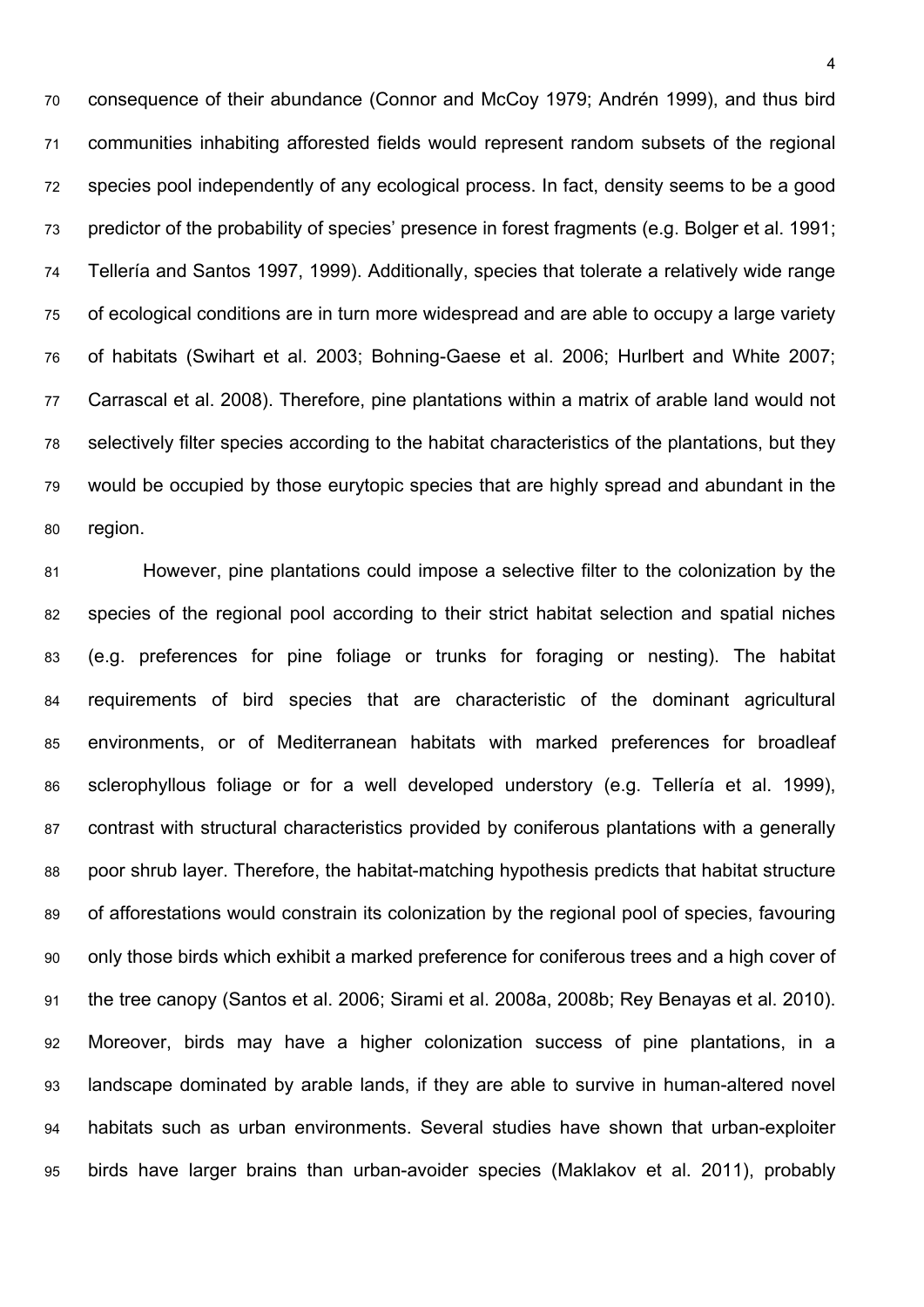96 because large-brained animals are behaviourally innovative species that have higher 97 success and experience lower mortality when exposed to a novel environment (Sol et al. 98 2005a, 2007, 2008).

99 Some autoecological traits of bird species, such as sedentariness, body mass and 100 clutch size may also predict the colonization success of pine plantations within the matrix 101 of arable lands. Smaller birds usually attain high local and regional densities according to 102 the inverse allometric relationship 'body mass–population density' (Carrascal and Tellería 103 1991; Gaston and Blackburn 2000), a pattern more pronounced in assemblages exploiting 104 foliage or in habitats with a high foliage volume, in which smaller bird species predominate 105 because of ecomorphological constraints (low body mass for hovering and hanging; e.g., 106 Tellería and Carrascal 1994). Moreover, small body size is a predictor of establishment 107 success across species (Cassey 2001) and is inversely related to extinction susceptibility 108 in birds (Gaston & Blackburn, 1995; Owens & Bennett, 2000). Species that are sedentary 109 and have large clutch sizes are more likely to occupy pine plantations, as these species 110 are more likely to visit and explore the ecological opportunities provided by afforestation on 111 a year-round basis and may attain high rates of population growth (Galván and Rey 112 Benayas 2011), whereas resident species tend to rely more on innovative feeding 113 behaviours in winter when food is harder to find (Sol et al. 2005b). In short, the factors that 114 affect the success of pine plantations as a restoration strategy in Mediterranean croplands, 115 as reflected by the capacity to hold bird species, can be divided into passive processes 116 and active filters related to habitat requirements and preferences and autoecological traits 117 of the bird species.

118 Here we evaluate interspecific differences in bird species occurrence in the novel 119 fragmented habitat provided by small and young pine plantations of Central Spain, 120 established over a predominantly treeless landscape dominated by herbaceous or woody 121 cultures, where large mature forests of holm oak *Quercus rotundifolia* that may serve as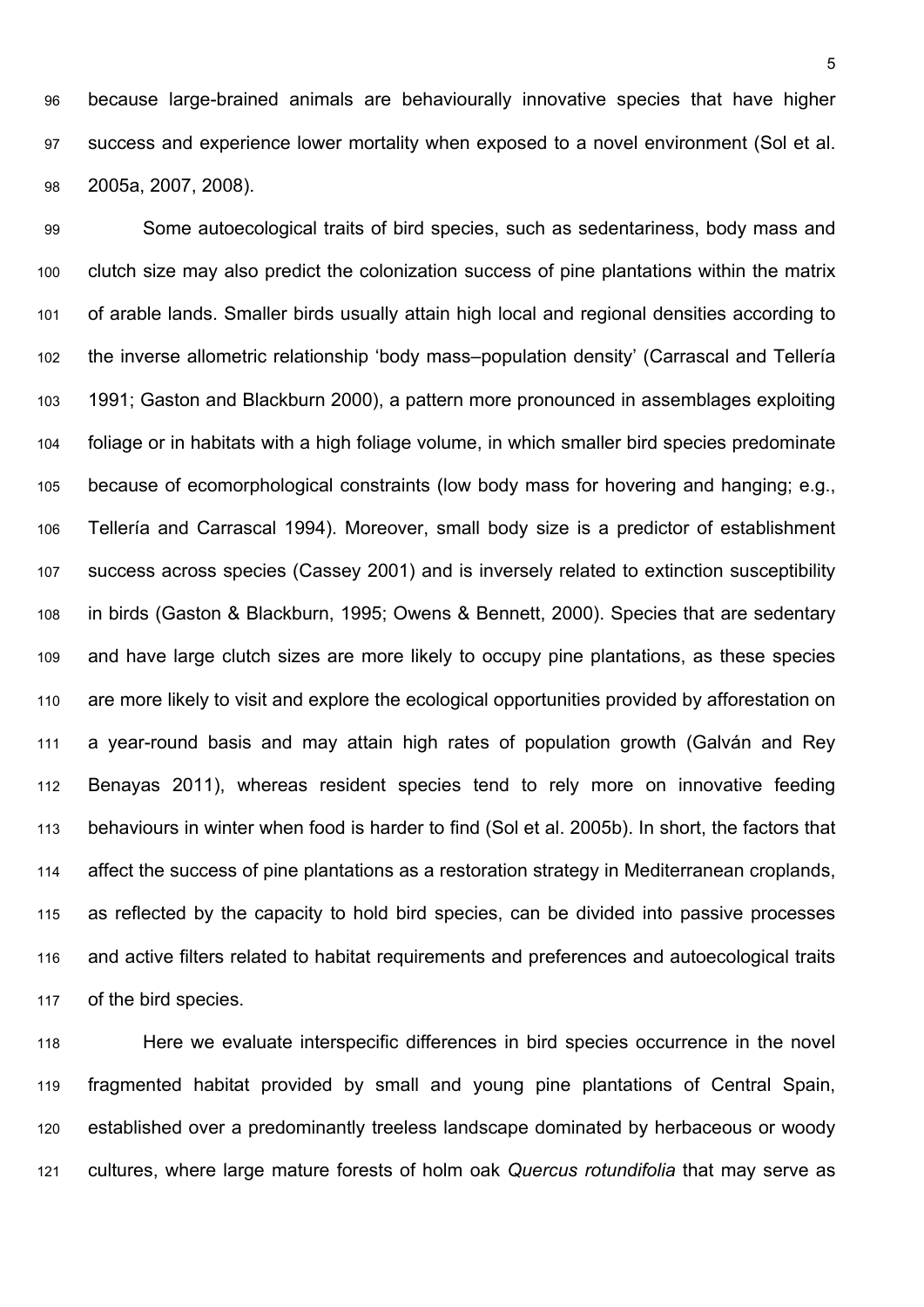122 sources of woodland bird species are very scarce. This habitat consists of an archipelago 123 of young and small afforestations that punctuates the agricultural landscape, because it 124 has been favoured by the EU CAP in the early 90s, and the size of the cropped fields is 125 usually small (< 5 ha) due to the pattern of land ownership. The woodland avifauna of this 126 region is impoverished and is dominated by species of Mediterranean origin and woodland 127 generalists, as abundance of many forest birds decreases along a north-west/mesic to 128 south-east/xeric gradient (Tellería and Santos 1993, 1994), especially for those of 129 European biogeographic origin (Carrascal and Díaz 2003). The "natural experiment" 130 associated with these plantations allows us to ascertain the relative influence of regional 131 distribution patterns versus habitat preferences and some auto-ecological traits of the bird 132 species in determining the occupancy of the referred novel afforested habitat. We 133 hypothesize that bird species with a higher occurrence in afforested fields will be those 134 with (i) broader geographical distribution, larger habitat breadth and increasing population 135 trends in the recent years, (ii) marked preferences for woodland habitats and with high 136 occupancy of novel habitats, and (iii) sedentary migration strategy, large clutch size and 137 small body mass.

138

139

### 140 **Materials and methods**

141 Study area

142 Field work was conducted in tree plantations located in Campo de Montiel (38º 45' 36" N, 143 3º 23' 7" W; La Mancha, situated in the southern Spanish plateau; Fig. 1). The study area 144 spreads on 440  $km^2$  and altitude ranges between 690 and 793 m a.s.l. The area is 145 included within the Mesomediterranean bioclimate region of the Iberian Peninsula (Rivas 146 Martínez 1981). The climate is continental Mediterranean with dry and hot summers and 147 cold winters. Mean annual temperature and total annual precipitation in the area during the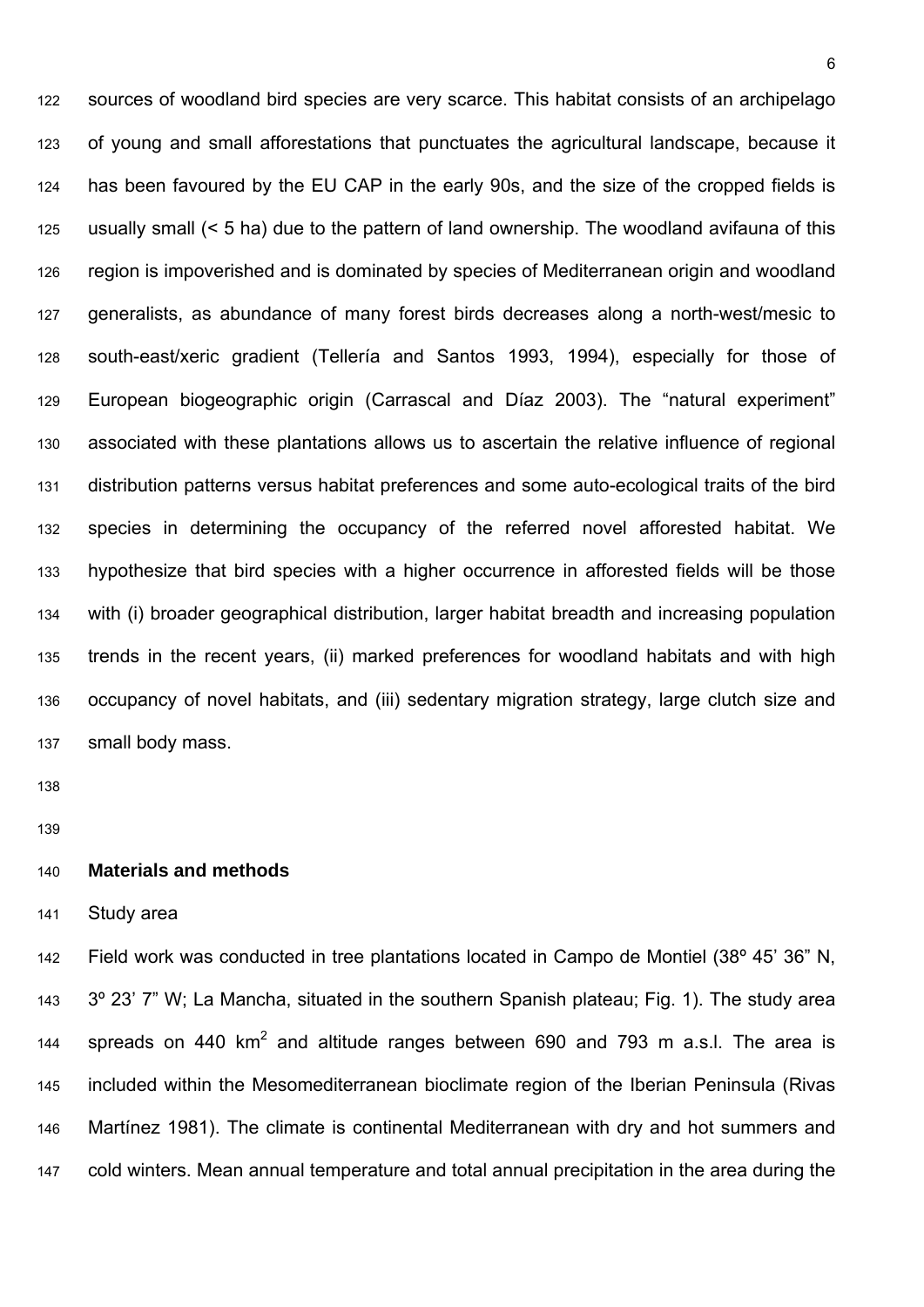148 last 30 years were 13.7 °C and 390 mm, respectively (Agencia Española de Meteorología 149 2012). These figures were 16.6 °C and 359.9 mm in 2011, when bird surveys took place.

150 The area is a representative mosaic of different crops and semi-natural or 151 introduced woody vegetation patches that are characteristic of large extensions of 152 Mediterranean landscapes. Croplands were mostly occupied by herbaceous crops (wheat 153 and barley), harvested once a year in June, and permanent woody crops (olive trees — 3 154 to 5 m high, and vineyards — 1 m high). Natural vegetation typically consisted of dense 155 Holm Oak *Quercus rotundifolia* L. woodland and riparian forests that have been mostly 156 extirpated from this region. Until 1992, woodland cover was restricted to open Holm Oak 157 woodlands, usually grazed by sheep and goats. However, as in many other Mediterranean 158 landscapes, the agricultural land is subjected to intensive management (e.g., irrigation of 159 vineyards and olive groves) and land use change. A major result of land use change is the 160 abandonment of herbaceous cropland and vineyard extirpation and their afforestation with 161 the native Aleppo pine *Pinus halepensis* alone or mixed with holm oak or *Retama*  162 *sphaerocarpa*, which has increased forest land in the last 20 years. The relative extent of 163 major land use types according to our ortophoto analysis (taken from SigPac Geographic 164 Information System of Farming Land, 165 http://www.magrama.gob.es/es/agricultura/temas/sistema-de-informacion-geografica-de-166 parcelas-agricolas-sigpac-/, in 1-km radius circles around the center of the 31 tree 167 plantations studied here, 97.4  $km^2$  in total) were the following: olive grove (18.1% of the 168 total land area), vineyard (22.3%), dry herbaceous cropland (19.7%), and scrubland 169 (10.2%). We identified ten additional land use types, namely, waste lands, roads and rural 170 tracks, vineyard with olive trees, woodland, urban areas and scattered buildings, fruit 171 groves, pasture land, pastures with scattered trees, streams, rivers and lagoons, and 172 dried-fruit orchards, each representing between 0.3 and 7.1% of the total area. 173 Particularly, tree plantations and woodland spread on 3.1% and 0.8%, respectively, of the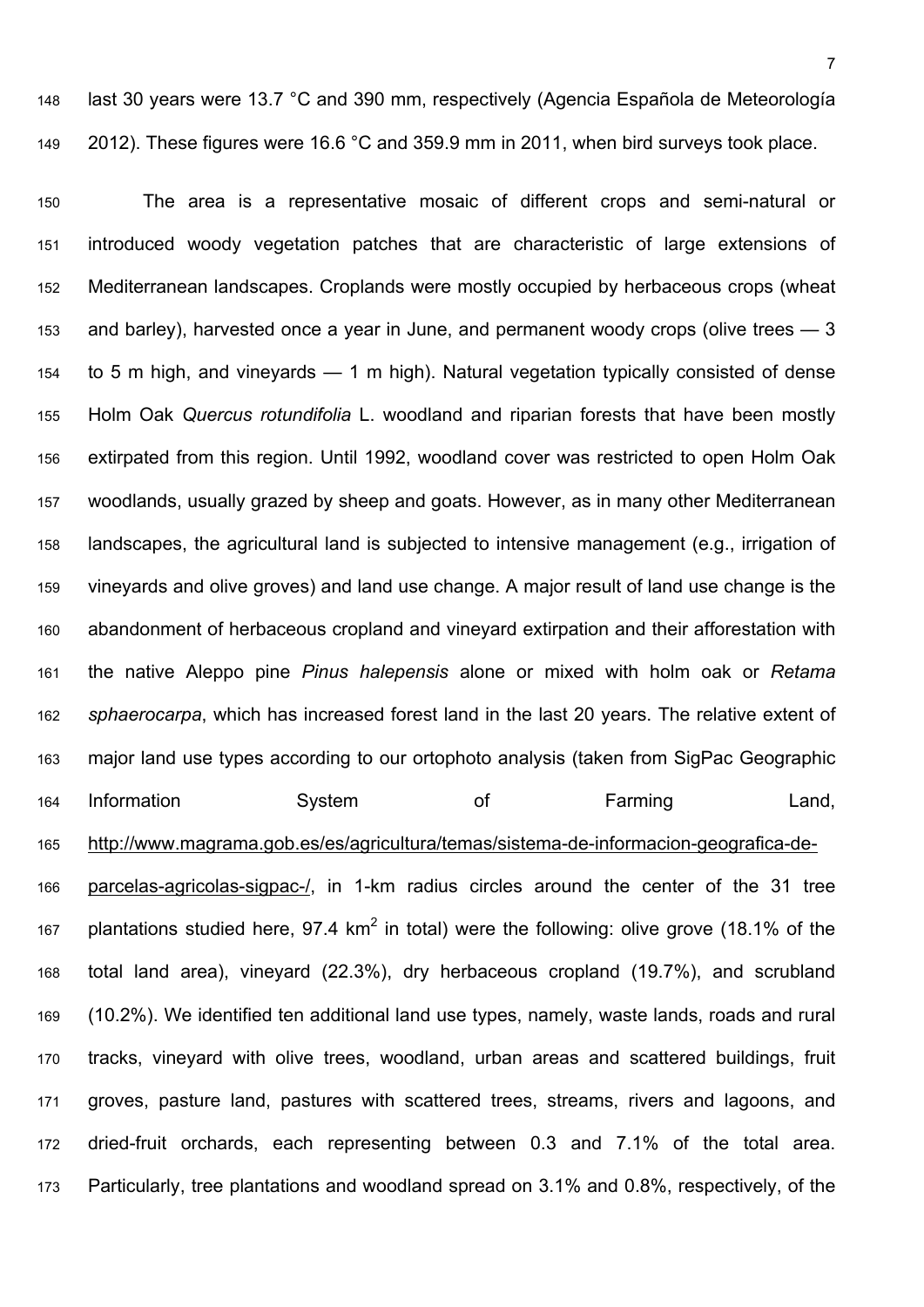174 above mentioned 1-km radius circles (Table 1). A previous study found that 85% of the 175 ortophoto identification coincided with field observations of checking points (Moreno-176 Mateos et al. 2011).

177

### 178 Bird censuses

179 First, all pine plantations in the study area were located using both ortophotos (see source 180 above) and Google Earth®, and were later verified in the field. We found 100 pine 181 plantations that took place in 1992 or later. Next, we selected the plantations to be 182 surveyed for birds, considering those with pines taller than 3.5 m and area larger than 1 ha 183 (31 plantations; Fig. 1), which were 12-18 years old. Details on habitat structure of the 31 184 study pine plantations are shown in Table 1.

185 To asses bird occurrence in the novel habitat defined by the archipelago of pine 186 plantations, bird censuses were carried out in spring (April and May) 2011. We did not 187 intend to exhaustively census all the area covered by each single studied plantation 188 because our goal was not to characterize species richness, but to establish a protocol to 189 quantify species occurrence in the investigated novel habitat (for details on spatial 190 variation of bird species richness with area of pine plantations in the study region, see 191 Díaz et al. 1996 and Santos et al. 2006). Thus, only one census plot was established in 192 each one of the 31 pine plantations, in order to avoid pseudoreplication when quantifying 193 relative abundance of bird species in this novel habitat. We assessed the occurrence of 194 bird species in these census plots using point-count stations (Bibby et al. 2000) lasting 10 195 minutes. All auditory and visual contacts were recorded, but only those within a 50 m 196 radius (0.78 ha) were used in subsequent analyses, in order to increase the detection 197 probability of studied species. Every census plot was surveyed twice on different days, 198 once in the morning between sunrise and three hours later and once in the evening two 199 hours before sunset. All censuses were conducted by the same well trained field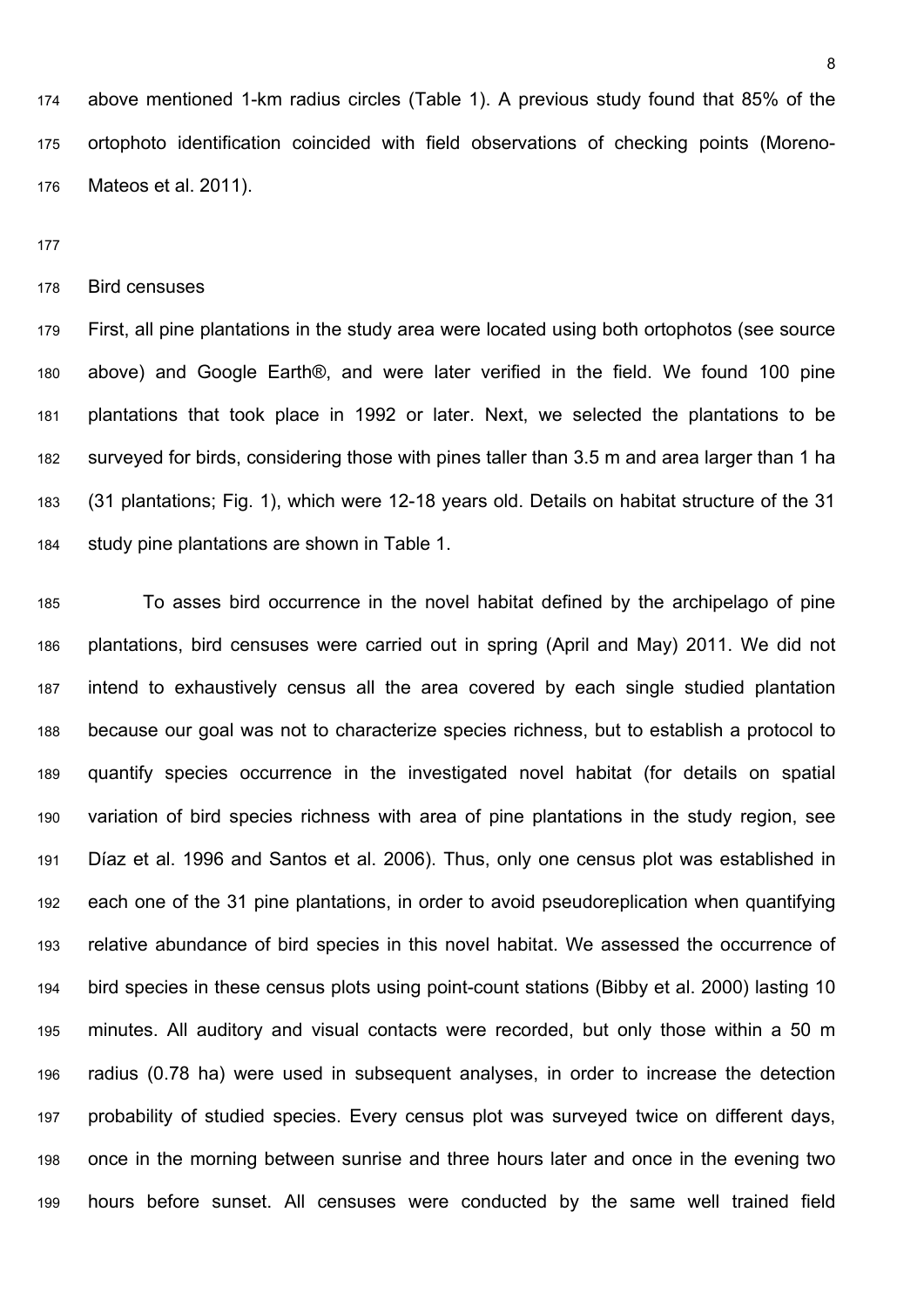200 ornithologist (JSSO) on windless (wind speed  $\leq$  3 m s<sup>-1</sup>) and rainless days. Nocturnal 201 birds, aerial feeders such as swallows or swifts and raptors were not considered in data 202 analyses, as this census method does not accurately estimate the occurrence of these 203 species. A species was considered to be present in the census plot if it was detected in at 204 least one of the censuses. The cumulative census time of 20 min in the two censuses 205 carried out in each plot defines a long time devoted to bird census per unit of area, 206 maximizes the detection probability of species and, thus, the accurate estimations of their 207 occurrence in the habitat provided by the studied plantations (Shiu and Lee 2003).

208

# 209 Regional patterns of bird distribution

210 Three data sources were used to characterize the patterns of distribution, habitat 211 preferences and population trends of common birds in the region around the study area. 212 First, the distribution area of each species 150 km around the geographical centre of the 213 study area was obtained from the National Breeding Bird Atlas (Martí and del Moral 2003) 214 as the proportion of occupied 10 x 10 UTM km squares (308 UTM squares in total). The 215 region defined by this circle includes the study area where Díaz et al. (1996) carried out 216 the analysis of bird occupation of mature pine plantations during the breeding season (ca. 217 85 km to northeast).

218 Secondly, habitat breadth of the bird species in 15 main habitat categories as well 219 as their relative abundance in woodlands, agricultural areas and urban environments 220 within the Mesomediterranean region of Central Spain were obtained from Carrascal and 221 Palomino (2008; electronic Appendix: http://avesbiodiv.mncn.csic.es/19mono-suppl.pdf). 222 Habitat breadth was calculated using Levins' (1968) index, divided by the number of 223 habitat categories considered. This index ranges between 1 (evenly distributed across the 224 15 habitats) and 1/15 (only present in one habitat). Relative abundances for each species 225 were calculated by dividing the measured densities provided by Carrascal and Palomino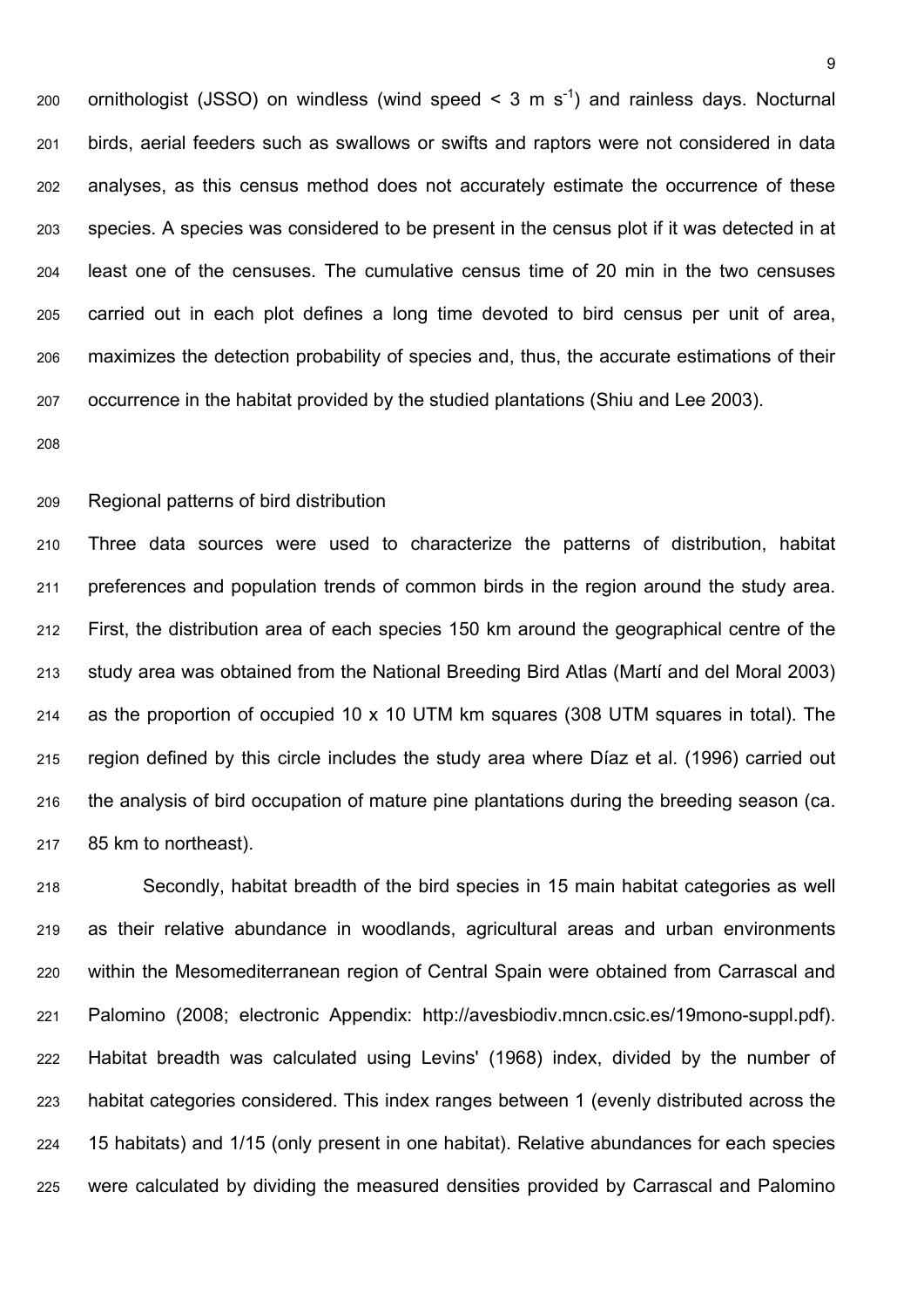226 (2008) in each habitat by the maximum regional density recorded in the 15 main habitats 227 of the Mesomediterranean region of Central Spain (considering the maximum density 228 measured in three types of forests –pine, holm oak and deciduous woodlands–, five types 229 of agricultural habitats –dry arable lands, irrigated lands, vineyards, olive groves and 230 agricultural mosaics with woody cultivations–, and two types of urban habitats –towns and 231 periurban developments with scattered buildings); relative abundances range between 1 232 (maximum density attained at that habitat) and 0 (absent). Preference of bird species for 233 mature pine plantations in the study region was obtained from Díaz et al. (1996), and was 234 estimated as the proportion of occupied plantations (n=48).

235 And third, the Spanish SACRE programme (monitoring of common breeding birds in 236 Spain) was used to quantify the population changes of the studied species from 1998 to 237 2011 in Central Spain (SEO/Birdlife, 2012). Population changes were measured as the 238 percentage of change in 2011 respect to the 1998 baseline data (see Online Resource 1).

239

240 Morphological and life-history traits of birds

241 Data on body mass was obtained from Cramp (1998), and information on clutch size from 242 Lislevand et al. (2007). The migratory strategies of birds (trans-Saharan migrant, score 0 243 vs. resident species not migrating outside the Iberian Peninsula, score 1) in the study area 244 were taken from Díaz et al. (1996) and Tellería et al. (1999); see Online Resource 1 for 245 details.

246

# 247 Data analyses

248 The number of occupied afforested plots by each bird species was used as a measure of 249 their occurrence in the novel habitat defined by the archipelago of pine plantations. The 250 interspecific variation in occurrence was analyzed using a generalized linear model with 251 negative binomial errors and the log-link function (Crawley 1993). In this kind of model, the 252 response variable represents a count of the occurrence and must have only non-negative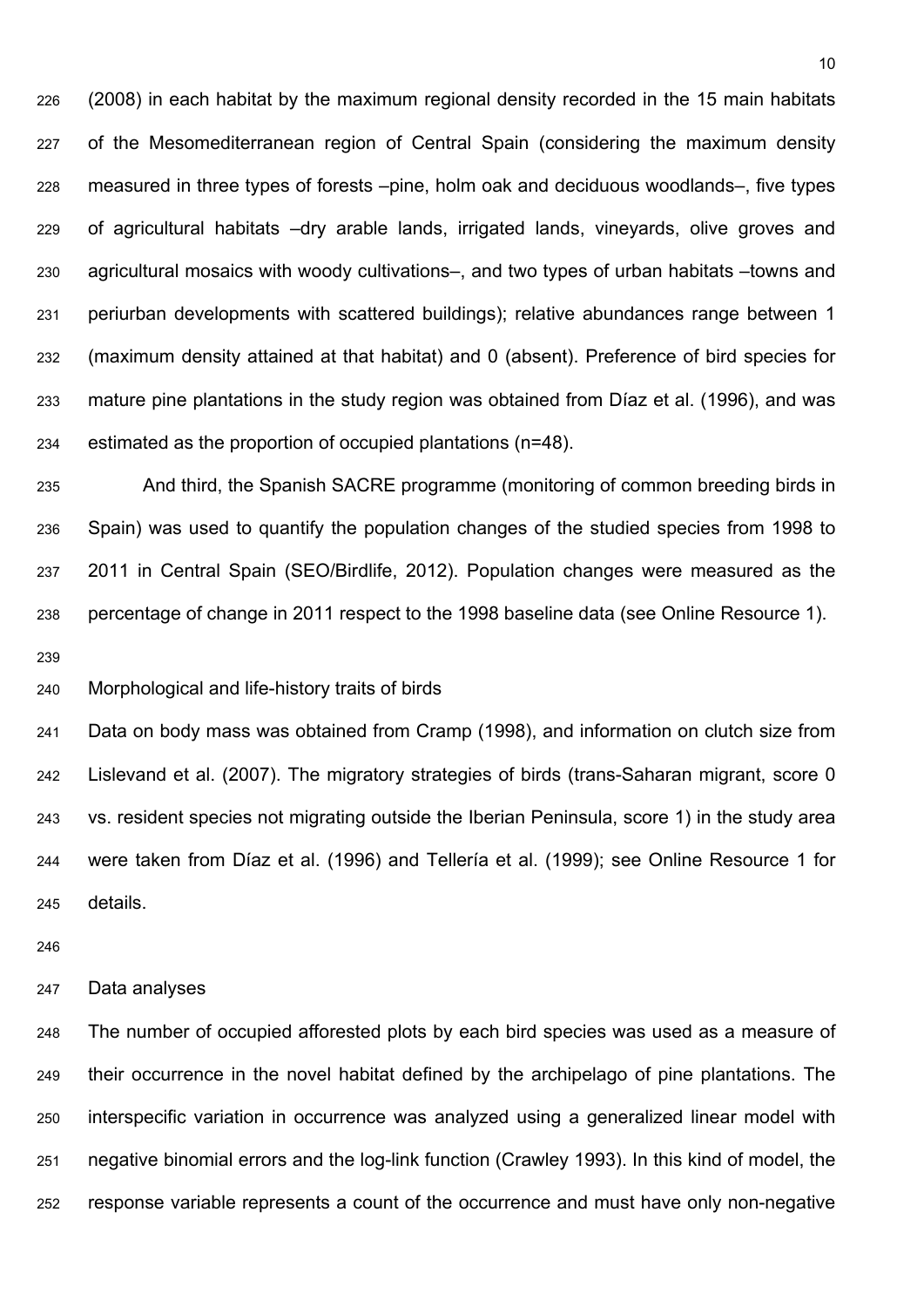253 integer values, and the conditional variance of the count is given by  $\mu(1+\alpha)$ , where  $\mu$ 254 denotes the conditional mean and  $\alpha$  is calculated by the model using the maximum-255 likelihood (ML) estimation. Statistical significance of the predictor variables (see below) 256 was estimated using a robust approach where quasi-ML standard errors are calculated 257 using a "sandwich" of the inverse of the Hessian and the Outer Product of the Gradient 258 (Lindsey 2004; Cottrell and Lucchetti 2011). The negative binomial generalized linear 259 model is a good solution for zero-inflated Poisson models where the over-dispersion 260 parameter φ is highly deviated from one. In fact, the Poisson regression model produced a 261 higher AIC figure (231.5) and a poorer residual plot than the negative binomial model (AIC  $262 = 183.4$ ). Standardized regression coefficients ( $\beta$ ) were obtained in the regression analysis 263 (i.e., analysis was performed with standardized variables, so that their averages were zero 264 and variances were 1). Statistical analyses were carried out using Gretl package 1.9.5cvs 265 (http://gretl.sourceforge.net/).

266 It is commonly acknowledged that species are evolutionarily related throughout a 267 phylogenetic scheme, and therefore they should not be treated as independent sample 268 units in comparative analyses (Harvey and Purvis 1991; but see Westoby et al. 1995; 269 Price 1997). Nevertheless, we are not interested in patterns of biological diversification 270 throughout evolutionary time in this particular study, but only in present-day relationships 271 pertaining to the occurrence of species in an intensively human-transformed environment. 272 Thus, we simplified the data analyses by avoiding the complexity and drawbacks of 273 comparative methods (i.e., uncertainty about models of evolutionary change, phylogeny 274 topology or branch lengths).

- 275
- 277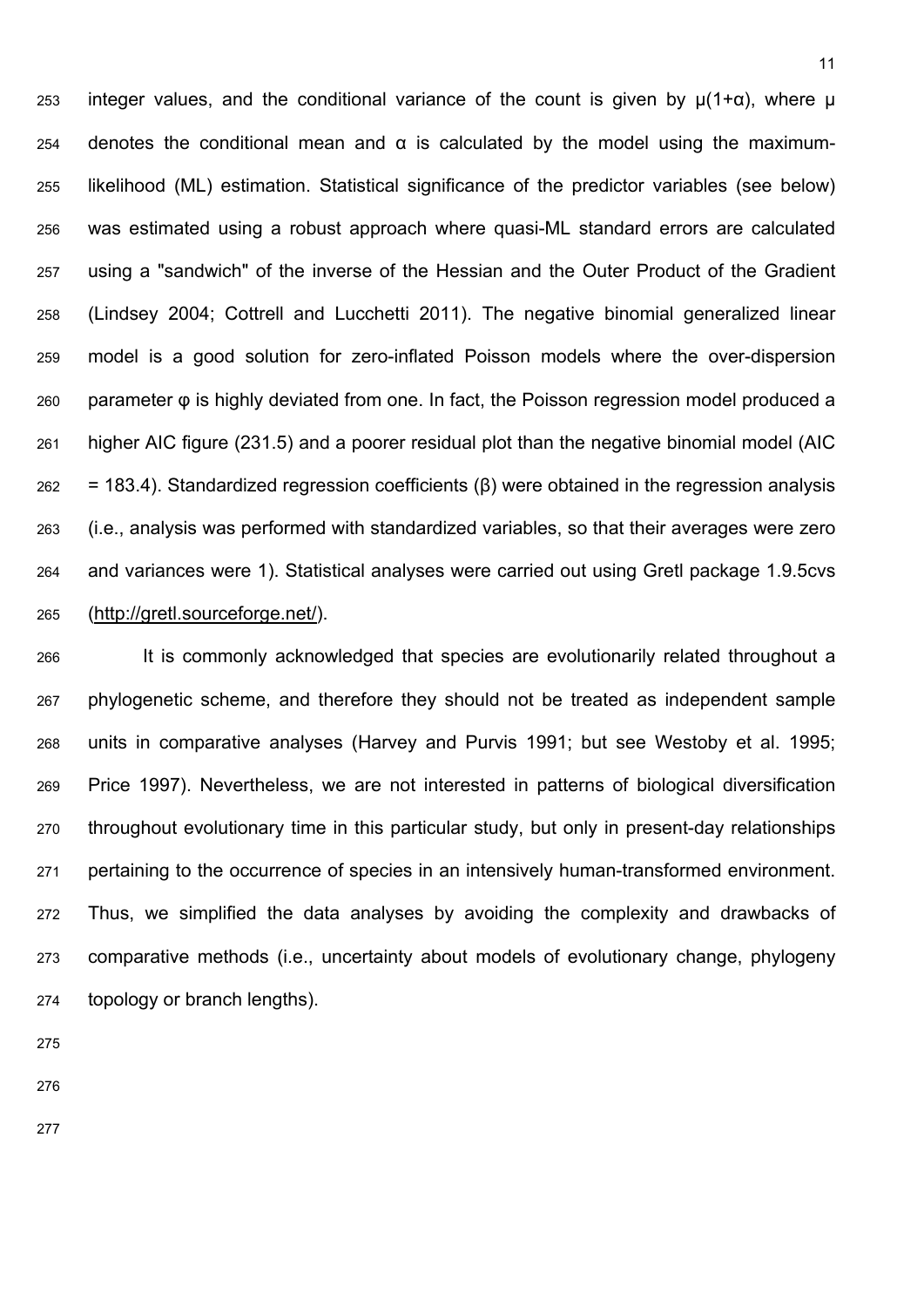### 278 **Results**

279 Twenty-four out of 80 terrestrial bird species of the study region were observed in the 31 280 tree plantations that were studied. The most widespread species were the wood pigeon 281 *Columba palumbus* and the goldfinch *Carduelis carduelis*, which occurred in more than 282 80% of the pine plantations. The magpie *Pica pica* and the great tit *Parus major* were also 283 relatively frequent, occurring in more than one-third of the pine plantations. The remaining 284 species were relatively scarce, and 12 species were present in less than one-tenth of the 285 plantations (Online Resource 1). Many species with marked habitat preferences for 286 woodland habitats were very scarce (except the great tit) or were never recorded in the 287 pine plantations (e.g. firecrest *Regulus ignicapilla*, short-toed treecreeper *Certhia*  288 *brachydactyla*, long-tailed tit *Aegithalos caudatus*, nuthatch *Sitta europaea*, crested tit 289 *Lophophanes cristatus*, great spotted woodpecker *Dendrocopos major* and European jay 290 *Garrulus glandarius*).

291 Occurrence of species in pine plantations was significantly explained by a model 292 including the ten predictor variables  $(\chi^2_{10} = 62.34, P < 0.001;$  Nagelkerke pseudo  $R^2 =$ 293 0.640), and was significantly and positively associated with the proportion of occupied 10 x 294 10 UTM km squares around the study area, habitat breadth, the population trend of 295 species within the period 1998-2011, and the occupation index of mature pine plantations 296 in the study region (Table 2 and Fig. 2). The extent of regional distribution and habitat 297 breadth were the two predictor variables with the highest magnitude effects according to 298 the standardized regression coefficients. The remaining predictor variables were not 299 significantly related to the occurrence of species in the pine plantations ( $P > 0.24$ ; Table 300 2).

301

302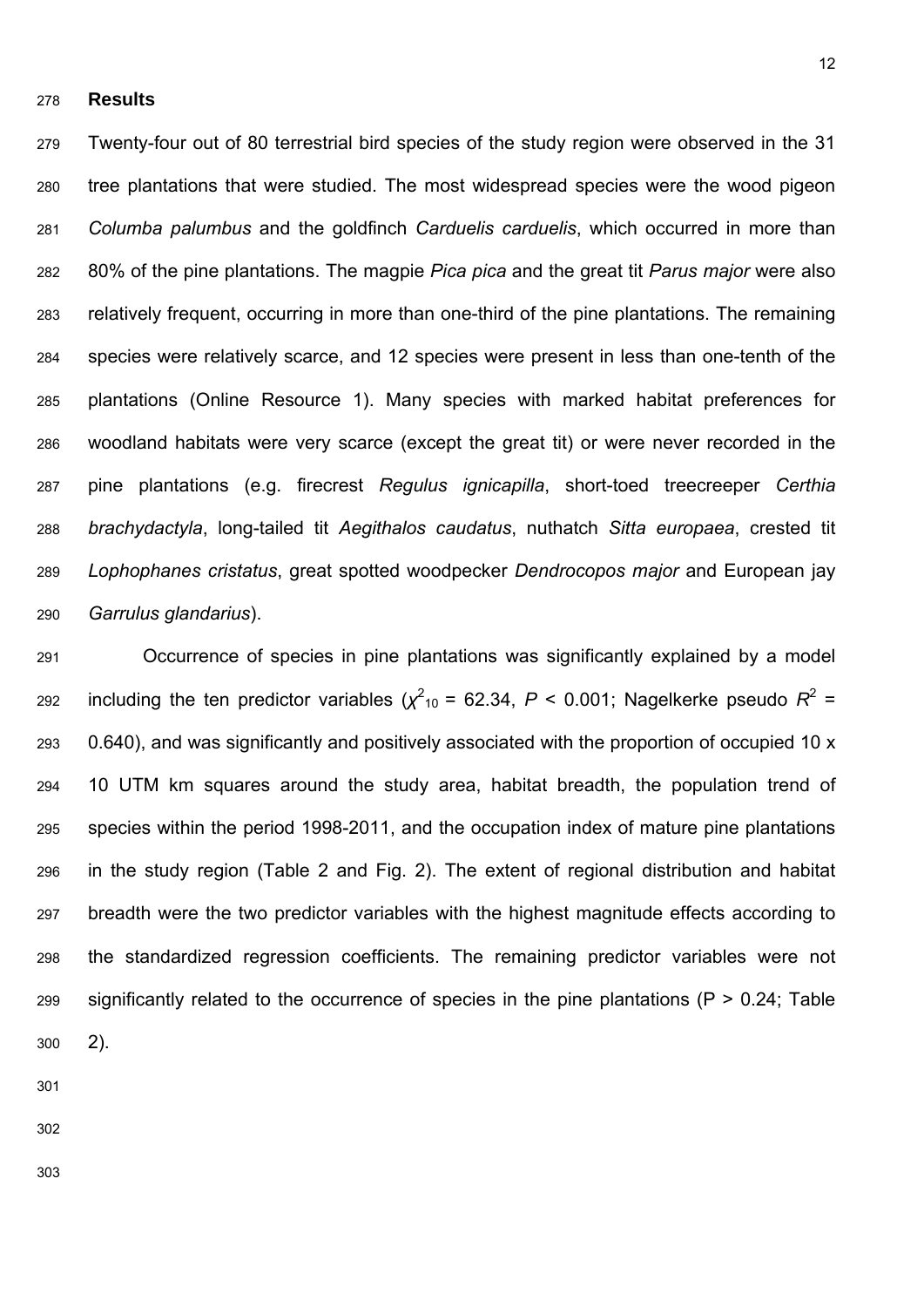### 304 **Discussion**

305 This study clearly shows that woodland restoration based on small, highly fragmented, 306 pine plantations in a Mediterranean landscape matrix dominated by agricultural habitats 307 does not contribute to enhancing avian diversity by capturing woodland birds, especially if 308 the natural forests of the region do not belong to the coniferous vegetation domain. Under 309 these circumstances, the chance of encountering a particular species in pine plantations is 310 the consequence of the pattern of regional distribution, instead of ecological processes 311 mediated by preferences for a particular subset of habitats or life history traits, where the 312 most widespread species with broader habitat preferences (eurytopic taxa) and increasing 313 population trends are favoured.

314 The low influence of autoecological traits of species in determining the probability of 315 occurrence in pine plantations is reinforced by two additional characteristics of the studied 316 region and plantations: the low maturity and small size of pine plantations, and the low 317 favourability of the region for the forest avifauna considering biogeographic constraints 318 (Tellería and Santos 1993; Carrascal and Díaz 2003). The young and small isolated pine 319 plantations, within a matrix of deforested agricultural landscape (<1% of broadleaf dry 320 sclerophyllous forests in our study area), reduce their attractiveness for woodland 321 specialist species, considering the fragmentation of populations as several studies have 322 shown (e.g. Diaz et al. 1998; Izhaki 1999; Santos et al. 2002, 2006, for the Mediterranean 323 region). Moreover, and as Shochat et al. (2001) have shown with pine plantations in Israel, 324 pine plantations in Mediterranean zones are generally too simplistic in structure to 325 maintain rich bird communities, mainly due to the lack of suitable microhabitats in the 326 understory (see also López and Moro 1997). On the other hand, the studied plantations 327 are located in a region with impoverished forest avifauna dominated by species of 328 Mediterranean origin with marked preferences for sclerophyllous shrublands or open 329 woodlands (Monkkonen 1994; Tellería and Santos 1994; Carrascal and Díaz 2003).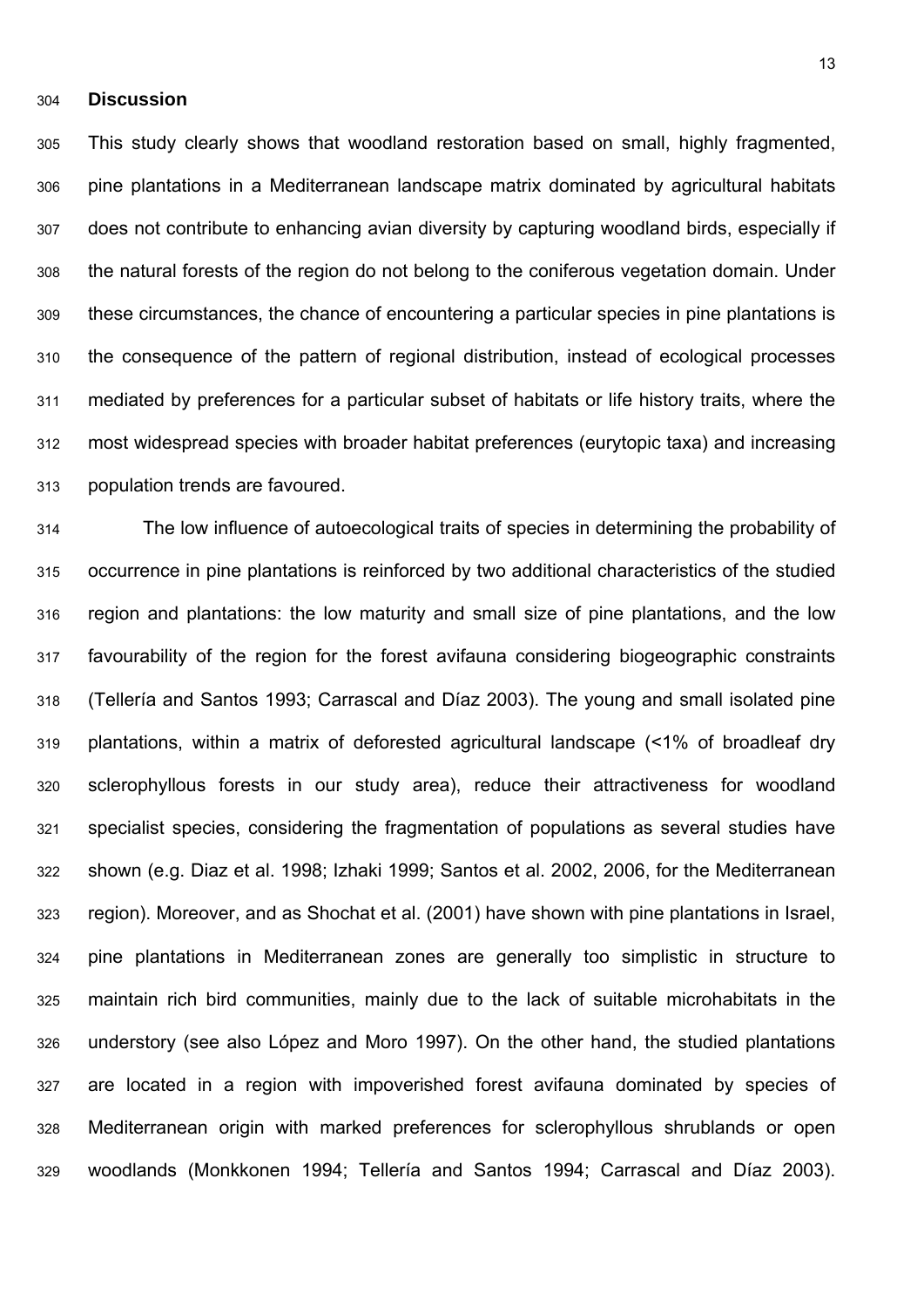330 Moreover, the future aging effect for newly established plantations seems to be of minor 331 importance favouring avian biodiversity in these plantations, because forest specialists of 332 Mediterranean coniferous forests require larger woodland patches (Díaz et al. 1998; 333 Santos et al. 2006). In fact, coniferous forest specialists, such as the firecrest *Regulus*  334 *ignicapillus*, the crested tit *Lophophanes cristatus*, the coal tit *Periparus ater*, the nuthatch 335 *Sitta europaea* or the crossbill *Loxia curvirostra* were very scarce or never recorded in the 336 region, thus emphasizing the low favourability of the study area for forest avifauna of the 337 coniferous domain. Santos et al. (2006) have also demonstrated that large mature pine 338 plantations (> 100 ha) in the southern plateau of the Iberian Peninsula reach an average of 339 16 bird species with only 3 forest specialist species, a figure considerably lower than the 340 average of 27 species recorded in similarly mature and large pine plantations in the 341 northern plateau (and 6 forest specialists). This observed pattern reinforces the 342 importance of the biogeographic context when designing restoration plans based on 343 afforestations in agricultural landscapes (Suárez-Seoane et al. 2002).

344 The pattern of bird species occurrence in the mosaic of pine plantations surrounded 345 by cropland arose just as a consequence of probabilistic reasons related to the abundance 346 and population trends of the species at a regional scale: those species occupying greater 347 proportions of territory around the study area, exhibiting larger habitat breadth and with 348 increasing population trends were those most frequently encountered in the plantation 349 plots. Thus, the commonness of bird species in the study region determine their 350 occupation of pine plantations, a result that agrees with the rather common positive 351 relationship between regional abundance and distribution of species in many animal 352 groups (Gaston 1994). The tight relationship between regional habitat breadth and 353 occupancy of this novel, highly fragmented habitat, is consistent with the value of niche-354 based characteristics of species in explaining patterns of bird distribution from the level of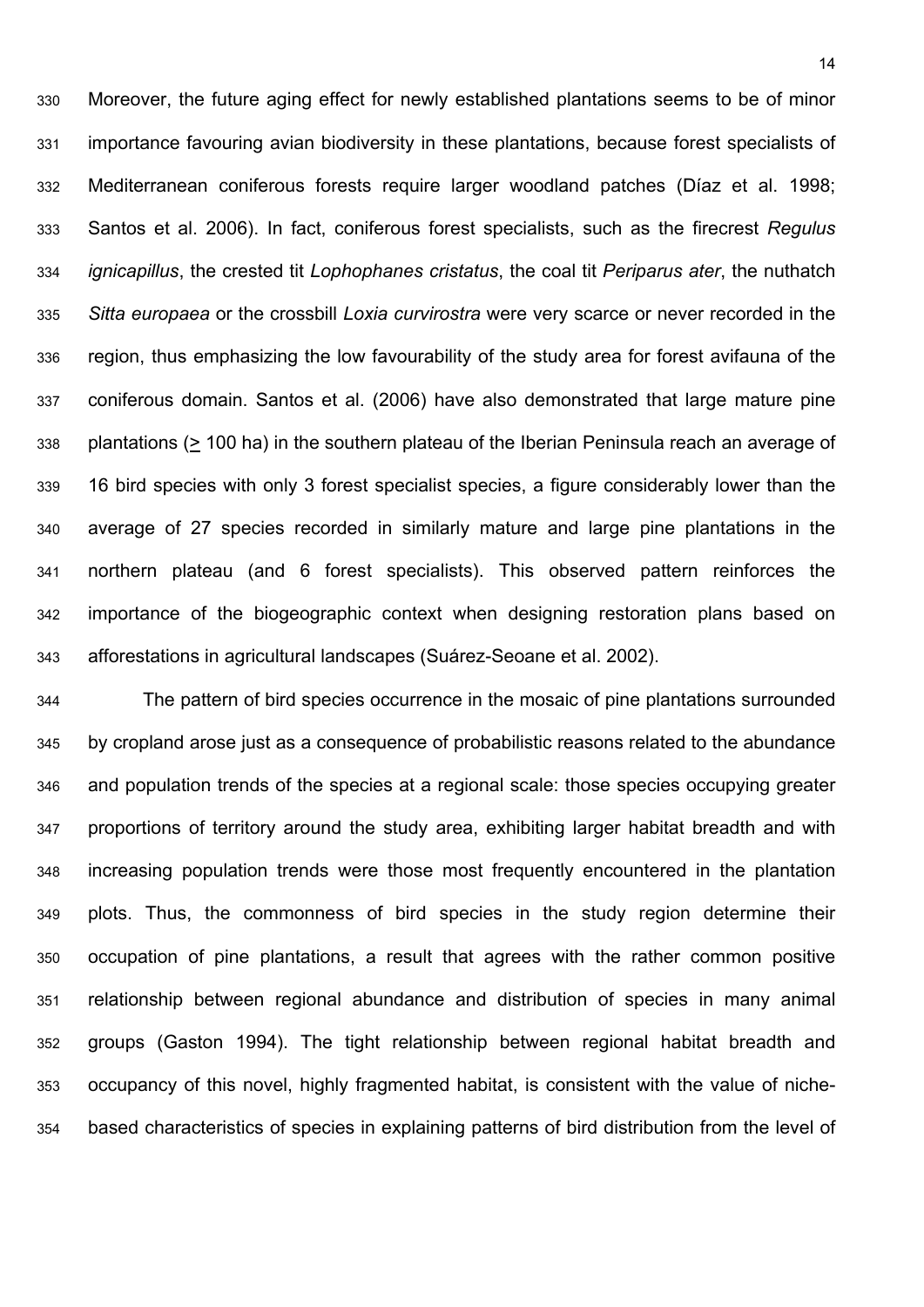355 local habitats to that of geographical ranges (see also, Swihart et al. 2003; Böhning-Gaese 356 et al. 2006; Hurlbert and White 2007; Carrascal et al. 2008; Slatyer et al. 2013).

357 By contrast, bird species that were expected to occur most frequently in the pine 358 plantations due to their preferences for woodland habitats and avoidance of agricultural 359 and urban habitats (Santos et al. 2006; Sirami et al. 2008a, 2008b; Rey Benayas et al. 360 2010) did not exhibit a higher frequency than species with other habitat preferences. Only 361 the occupancy of mature pine afforestations in the same region had a relevant influence 362 on the frequency of occurrence of birds in the small and highly fragmented plantations of 363 agricultural areas of Central Spain, although its magnitude effect was relatively low 364 according to its standardized regression coefficient (see Table 2). Similarly, species that 365 were expected to be good colonizers of novel habitats because of characteristics like 366 sedentariness, large clutch size and small body size (Galván and Rey Benayas 2011), did 367 not occur more frequently in the studied plantations than species with other autoecological 368 traits. Therefore, our analyses indicate that the occurrence of birds in pine plantations in 369 abandoned Mediterranean cropland is explained by the regional pattern of bird distribution, 370 but it is poorly related to the habitat preferences and autoecological traits of the bird 371 species. This pattern is probably the consequence of the small area of the pine plantations 372 in the study region, determined by the scheme of land tenure of small agricultural 373 properties. In fact, the small area of plantations, with an average of 4.6 ha and ranging 374 between 1 and 22 ha, is considerably lower than the minimum area requirements of many 375 woodland specialists in Central Spain that need more than 10 ha to be present, such as 376 the stock dove *Columba oenas*, the great spotted woodpecker *Dendrocopos major*, the 377 orphean warbler *Sylvia hortensis*, the golden oriole *Oriolus oriolus*, the Eurasian jay 378 *Garrulus glandarius* or the cirl bunting *Emberiza cirlus* (Díaz et al. 1998).

379 However, it would not be correct to design restoration strategies based on pine 380 plantations ignoring the autoecological traits of the bird species just because they cannot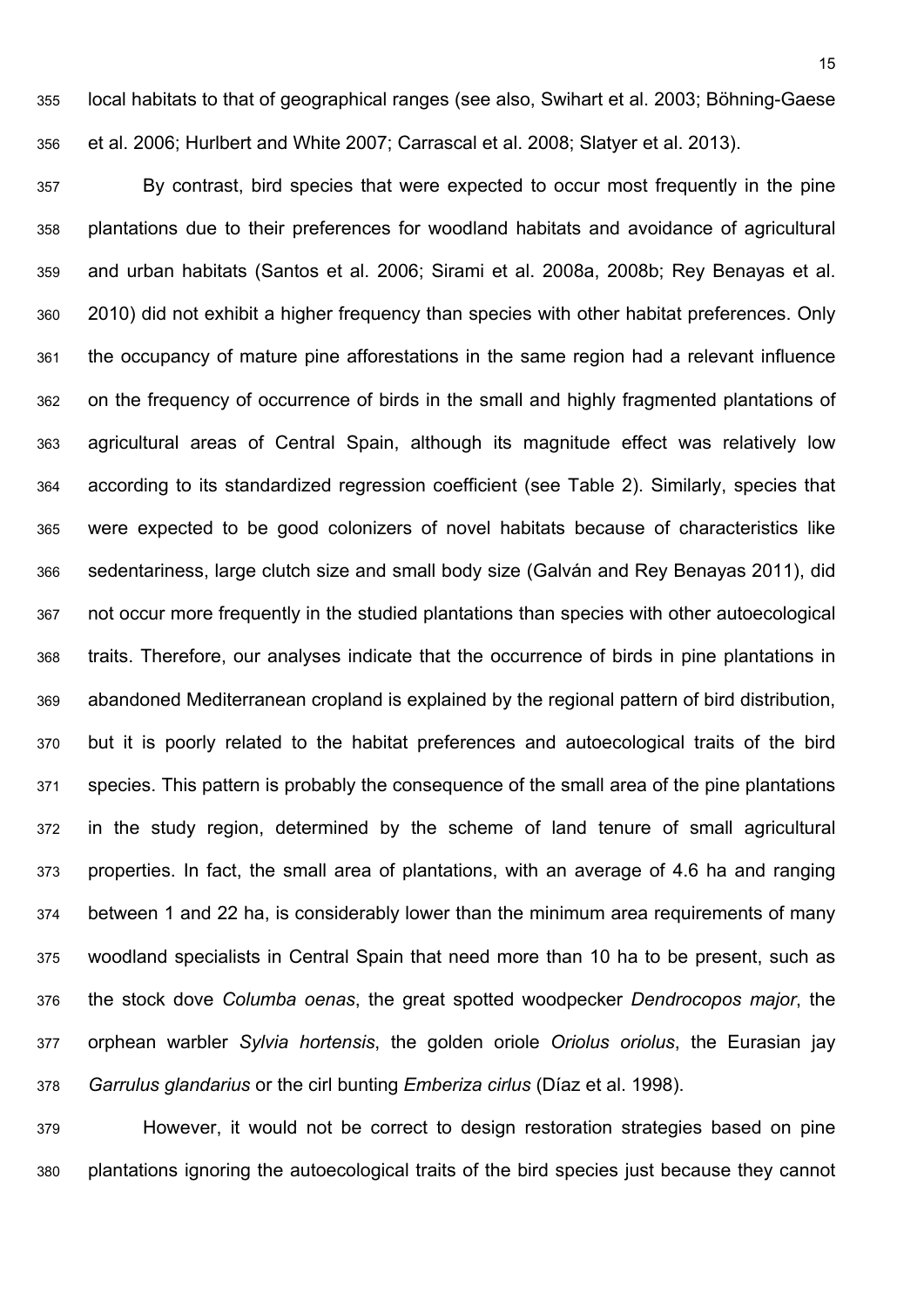381 predict bird occurrence. Some autoecological traits of birds, in particular migratory 382 strategy, egg mass and body mass, have been shown to predict the density, not 383 occurrence, of bird species in other pine plantations on an agricultural matrix located in a 384 nearby study region (Galván and Rey Benayas 2011). Bird species density in pine 385 plantations were determined by ecological processes as expected by the fact that species 386 that are sedentary and have small egg and body masses are good colonizers of novel 387 habitats (Cassey 2001; Duncan et al. 2003; Galván and Rey Benayas 2011). It may thus 388 be possible that two different indicators of the success of pine plantations in gathering bird 389 populations, namely species occurrence and local density, are determined by different 390 processes, the former being dependent on regional distribution at larger scales and the 391 latter responding to the autoecological traits of species. This suggestion, however, must be 392 taken with caution because the afforested fields of the present study are considerably 393 smaller (mean area = 4.6 ha) than those in which bird density was found to be associated 394 with autoecological traits of the species (area > 25 ha; Galván and Rey Benayas 2011), so 395 processes controlling their colonization by birds cannot be straightforward compared. 396 Future studies should investigate if bird occurrence and density are actually dependent on 397 different factors in Mediterranean cropland afforestations.

398 In conclusion, pine plantations favoured by the European CAP resulting in an 399 archipelago of man-made woodland islands within a Mediterranean agricultural landscape, 400 only capture widespread and habitat generalist avian species with increasing population 401 trends, not contributing to favouring truly woodland species. This result casts doubts on 402 the value of this restoration practice for the conservation and management of avian 403 diversity in the Mediterranean region if it is developed in very small woodland areas 404 considering the pattern of land tenure of small properties.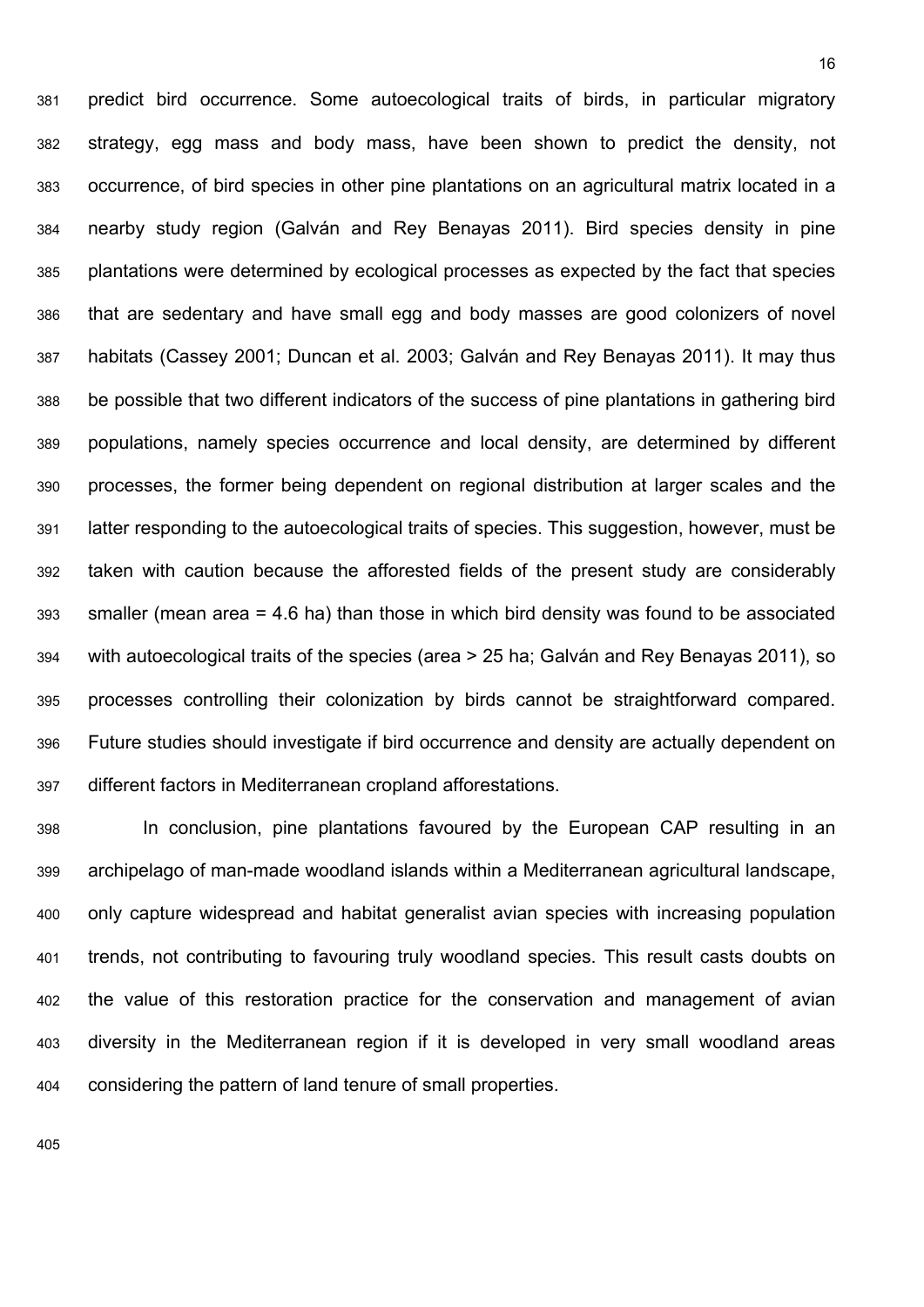406 **Acknowledgments** Projects from the Spanish Ministry of Science and Education 407 (CGL2010-18312) and the Government of Madrid (S2009AMB-1783, REMEDINAL-2) are 408 currently providing financial support for this body of research. The Fundación Internacional 409 para la Restauración de Ecosistemas has supported JSSO. Claire Jasinski kindly 410 improved the English of the manuscript. Comments from three anonymous reviewers 411 improved a previous version of this manuscript.

412

# 413 **References**

- 414 Agencia Española de Meteorología (2012) Available at: http://www.aemet.es/
- 415 Andrén H (1999) Habitat fragmentation, the random sample hypothesis and critical
- 416 thresholds. Oikos 84:306-308
- 417 Bibby C, Burgess ND, Hill DA, Mustoe SH (2000) Bird census techniques, 2nd edn. 418 Academic, London
- 419 Bohning-Gaese K, Caprano T, van Ewijk K, Veith M (2006) Range size: Disentangling
- 420 current traits and phylogenetic and biogeographic factors. Am Nat 167:555-567
- 421 Bolger DT, Alberts AC, Soule ME (1991) Occurrence patterns of bird species in habitat
- 422 fragments: sampling, extinction, and nested species subsets. Am Nat 137:155-166
- 423 Carrascal LM, Tellería JL (1991) Bird size and density: a regional approach. American
- 424 Naturalist 138:777-784
- 425 Carrascal LM, Díaz L (2003) Relationship between continental and regional distribution.
- 426 Analysis with woodland birds of the Iberian peninsula. Graellsia 59:179-207
- 427 Carrascal LM, Palomino D (2008) *Las aves comunes reproductoras en España. Población*  428 *en 2004-2006.* SEO/Birdlife, Madrid
- 429 Carrascal LM, Seoane J, Palomino D, Polo V (2008) Explanations for bird species range
- 430 size: ecological correlates and phylogenetic effects in the Canary Islands. J Biogeogr
- 431 35:2061-2073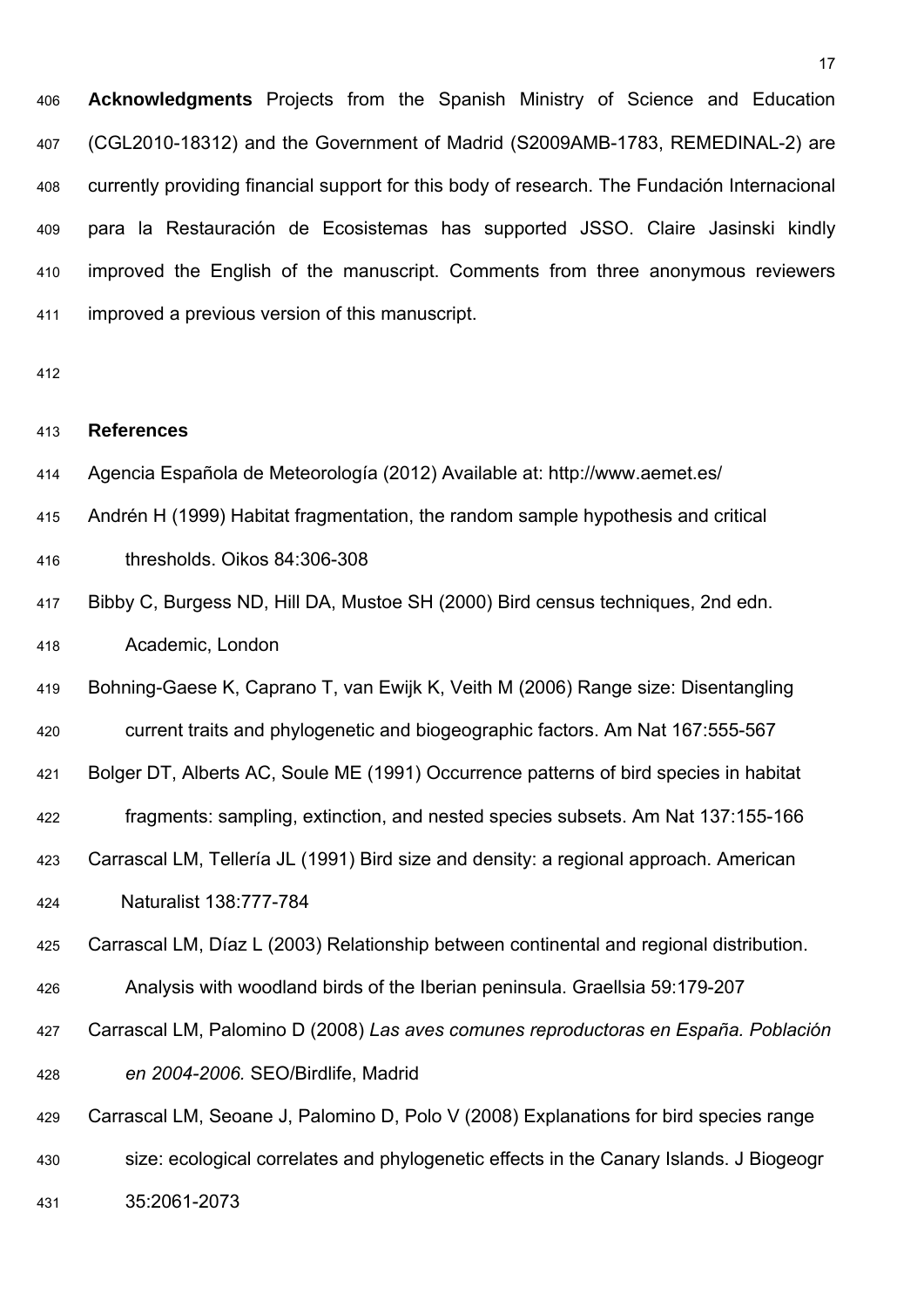- 432 Cassey P (2001) Determining variation in the success of New Zealand land birds. Global 433 Ecol Biogeogr 10:161-172
- 434 Connor EF, McCoy ED (1979) The statistics and biology of the species-area relationship. 435 Am Nat 113:791-833
- 436 Cottrell A, Lucchetti R (2011) Available at: http://gretl.sourceforge.net/
- 437 Cramp S (1998) The complete birds of the Western Palearctic on CD-ROM*.* Oxford

438 University Press, Oxford

- 439 Crawley MJ (1993) GLIM for Ecologists. Blackwell Science Ltd, Oxford
- 440 Directorate-General for Agriculture and Rural Development (2012) Available at:
- 441 http://ec.europa.eu/agriculture/statistics/rural-development/2011/index\_en.htm
- 442 Duncan RP, Blackburn TM, Sol D (2003) The ecology of bird introductions. Annu Rev Ecol 443 Evol Syst 34:71-98
- 444 Díaz M, Asensio B, Tellería JL (1996) Aves ibéricas I. No paseriformes*.* J. M. Reyero 445 Editor, Madrid
- 446 Díaz M, Carbonell R, Santos T, Tellería JL (1998) Breeding bird communities in pine
- 447 plantations of the Spanish plateaux: biogeography, landscape and vegetation effects. 448 J Appl Ecol 35:562-574
- 449 Galván I, Rey Benayas JM (2011) Bird species in Mediterranean pine plantations exhibit
- 450 different characteristics to those in natural reforested woodlands. Oecologia 166:305-
- 451 316
- 452 Gaston KJ (1994) Rarity*.* Chapman and Hall, London
- 453 Gaston KJ, Blackburn T (1995) Birds, body-size and the threat of extinction. Philosophical 454 Transactions of the Royal Society B: Biological Sciences 347:205–212
- 455 Gaston KJ, Blackburn T (2000) Pattern and process in macroecology. Blackwell Science,
- 456 Oxford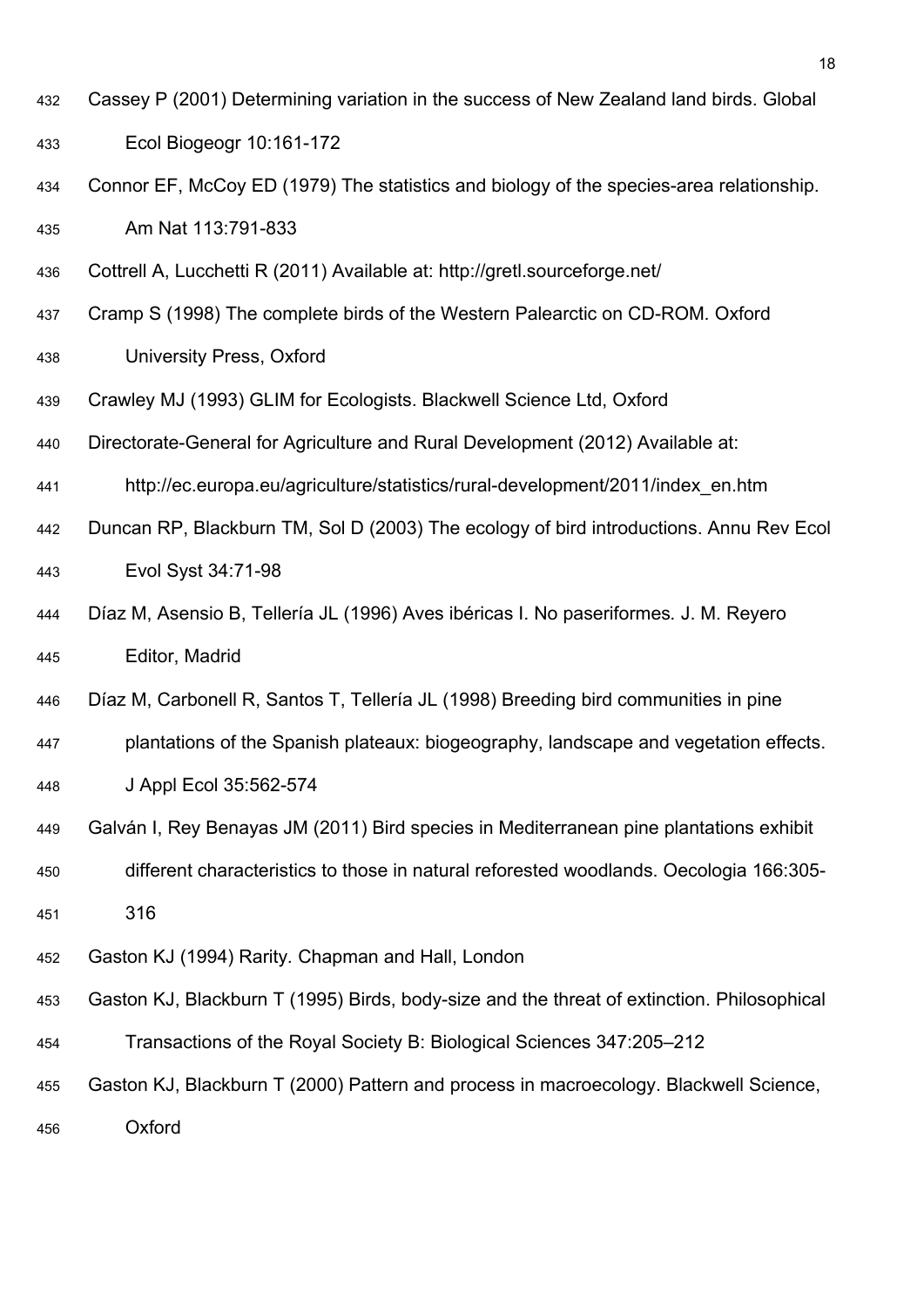457 Harvey PH, Purvis A (1991) Comparative methods for explaining adaptations. Nature 458 351:619-624

- 459 Hurlbert AH, White EP (2007) Ecological correlates of geographical range occupancy in 460 North American birds. Global Ecol Biogeogr 16:764-773
- 461 Izhaki I (1999) Passerine bird communities in Mediterranean pine forests. In: Ne'eman G,
- 462 Traband L (eds) Ecology, biogeography and management of *Pinus halepensis* and *P.*
- 463 *brutia* forest ecosystems in the Mediterranean basin. Backhuys, Leiden, pp 1-14
- 464 Levins R (1968) Evolution in changing environments: some theoretical explorations*.*
- 465 Princeton University Press, Princeton
- 466 Lindsey JK (2004) Introduction to applied statistics. A modelling approach*.* Oxford
- 467 University Press, Oxford
- 468 Lislevand T, Figuerola J, Székely T (2007) Avian body sizes in relation to fecundity, mating 469 system, display behavior, and resource sharing. Ecology 88:1605
- 470 Lopez G, Moro MJ (1997) Birds of aleppo pine plantations in South-East Spain in relation
- 471 to vegetation composition and structure. J Appl Ecol 34: 1257-1272
- 472 Maklakov AA, Immler S, Gonzalez-Voyer A, Rönn J, Kolm N (2011) Brains and the city:
- 473 big-brained passerine birds succeed in urban environments. Biol Lett 7:730-732
- 474 Martí R, del Moral JC (2003) Atlas de las aves reproductoras de España*.* Dirección
- 475 General de Conservación de la Naturaleza-Sociedad española de Ornitología, Madrid
- 476 van Meijl H, van Rheenen T, Tabeau A, Eickhout B (2006) The impact of different policy
- 477 environments on agricultural land use in Europe. Agr Ecosyst Environ 114:21-38
- 478 Monkkonen M (1994) Diversity patterns in Palearctic and Nearctic forest bird
- 479 assemblages. J Biogeogr 21:183-195
- 480 Moreno-Mateos D, Rey Benayas JM, Pérez-Camacho L, de la Montaña E, Rebollo S,
- 481 Cayuela L (2011) Effects of land use on nocturnal birds in a Mediterranean
- 482 agricultural landscape. Acta Ornithologica 46:173-182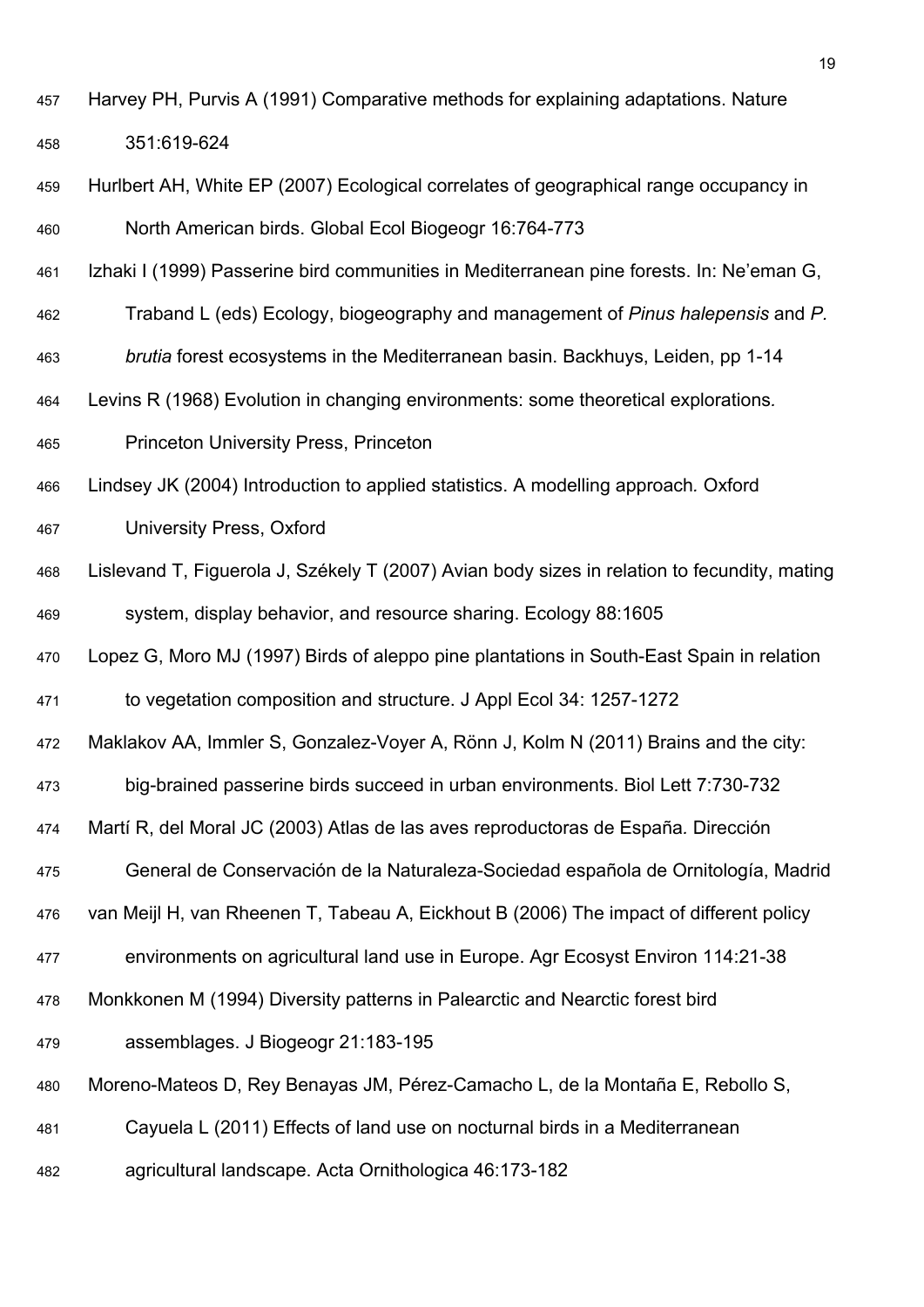- 483 Owens IPF, Bennett PM (2000) Ecological basis of extinction risk in birds: habitat loss
- 484 versus human persecution and introduced predators. Proceedings of the National 485 Academy of Sciences USA 97:12144-12148
- 486 Price T (1997) Correlated evolution and independent contrasts. Philos Trans R Soc Lond 487 B 352: 519-529
- 488 Rey Benayas JM, Bullock JM (2012) Restoration of biodiversity and ecosystem services 489 on agricultural land. Ecosystems 15:883-899
- 490 Rey Benayas JM, Galván I, Carrascal LM (2010) Differential effects of vegetation
- 491 restoration in Mediterranean abandoned cropland by secondary succession and pine 492 plantations on bird assemblages. Forest Ecol Manag 260:87-95
- 493 Rivas Martínez S (1981) Les étages biaclimatiques de la végétation de la Peninsule
- 494 Ibérique. Anales Jard Bot Madrid 37:251-268
- 495 SEO/Birdlife (2012) Seguimiento de Aves comunes en primavera. Resultados 1998-2011. 496 SEO/BirdLife, Madrid
- 497 Santos T, Tellería JL, Carbonell R (2002) Bird conservation in fragmented Mediterranean 498 forests of Spain: effects of geographical location, habitat and landscape degradation. 499 Biol Conserv 105:113-125
- 500 Santos T, Tellería JL, Díaz M, Carbonell R (2006) Evaluating the benefits of CAP reforms:
- 501 Can afforestations restore bird diversity in Mediterranean Spain? Basic Appl Ecol
- 502 7:483-495
- 503 Shiu H, Lee P (2003) Assessing avian point-count duration and sample size using species 504 accumulation functions. Zool Stud 42:357-367
- 505 Shochat E, Abramsky Z, Pinshow B (2001) Breeding bird species diversity in the Negev:
- 506 effects of scrub fragmentation by planted forests. J Appl Ecol 38:1135-1147
- 507 Sirami C, Brotons L, Martin J-L (2007) Vegetation and songbird response to land
- 508 abandonment: from landscape to census plot. Divers Distrib 13:42-52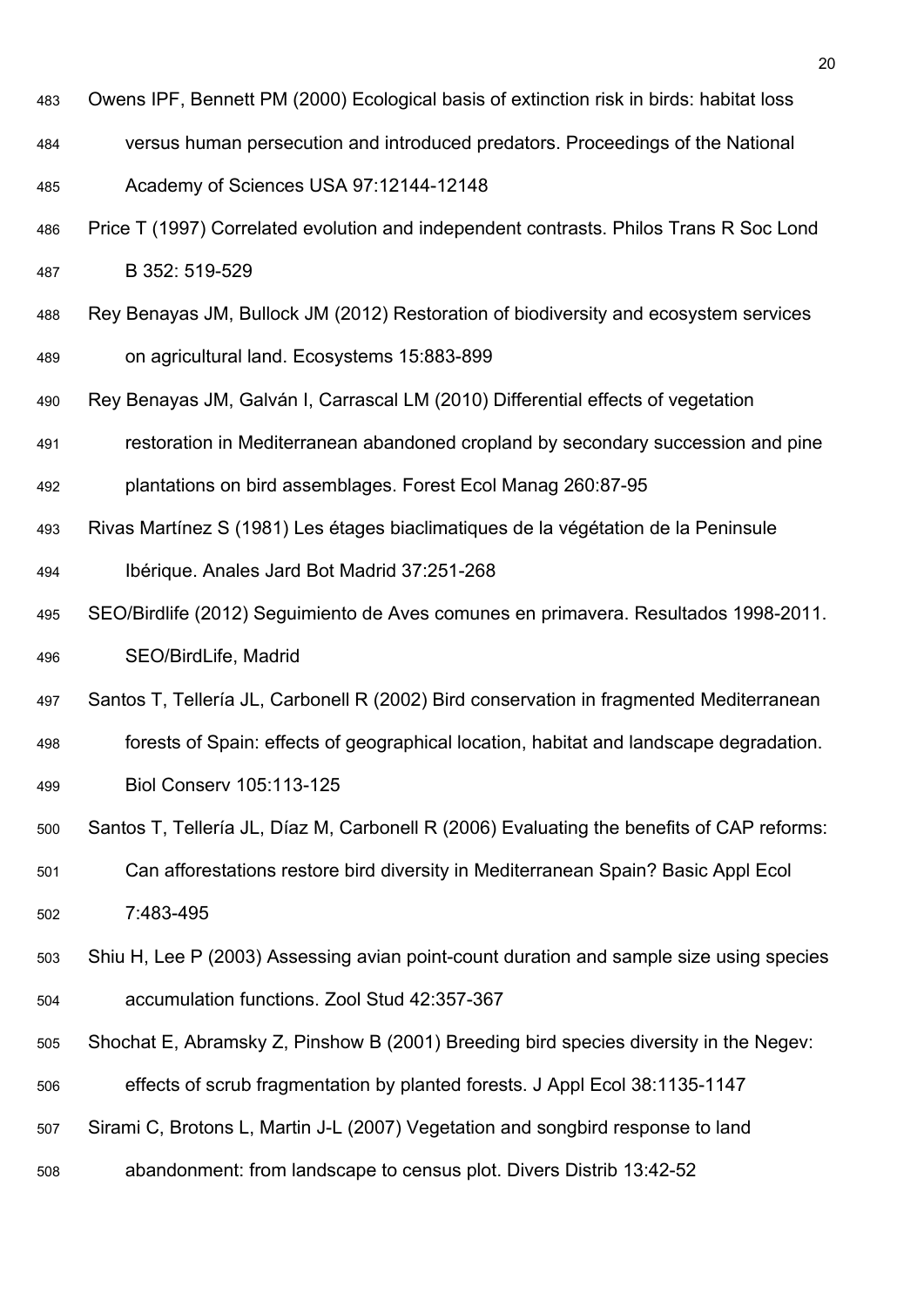| 509 | Sirami C, Brotons L, Burfield I, Fonderflick J, Martin J-L (2008a) Is land abandonment     |
|-----|--------------------------------------------------------------------------------------------|
| 510 | having an impact on biodiversity? A meta-analytical approach to bird distribution          |
| 511 | changes in the north-western Mediterranean. Biol Conserv 141:450-459                       |
| 512 | Sirami C, Brotons L, Martin J-L (2008b) Spatial extent of bird species response to         |
| 513 | landscape changes: colonisation/extinction dynamics at the community-level in two          |
| 514 | contrasting habitats. Ecography 31:509-518                                                 |
| 515 | Sol D, Bacher S, Reader SM, Lefebvre L (2008) Brain size predicts the success of           |
| 516 | mammal species introduced into novel environments. Am Nat 172:S63-S71                      |
| 517 | Sol D, Duncan RP, Blackburn TM, Cassey P, Lefebvre L (2005a) Big brains, enhanced          |
| 518 | cognition, and response of birds to novel environments. Proc Natl Acad Sci USA             |
| 519 | 102:5460-5465                                                                              |
| 520 | Sol D, Lefebvre L, Rodríguez-Teijeiro JD (2005b) Brain size, innovative propensity and     |
| 521 | migratory behaviour in temperate Palaearctic birds. Proc R Soc B 272:1433-1441             |
| 522 | Sol D, Székely T, Liker A, Lefebvre L (2007) Big-brained birds survive better in nature.   |
| 523 | Proc R Soc B 274:763-769.                                                                  |
| 524 | Slatyer, RA, Hirst, M, Sexton, JP (2013) Niche breadth predicts geographical range size: a |
| 525 | general ecological pattern. Ecol. Lett. doi: 10.1111/ele.12140                             |
| 526 | Suárez-Seoane S, Osborne PEP, Baudry J (2002) Responses of birds of different              |
| 527 | biogeographic origins and habitat requirements to agricultural land abandonment in         |
| 528 | northern Spain. Biol Conserv 105:333-344                                                   |
| 529 | Swihart RK, Gehring TM, Kolozsvary MB, Nupp TE (2003) Responses of "resistant"             |
| 530 | vertebrates to habitat loss and fragmentation: the importance of niche breadth and         |
| 531 | range boundaries. Divers Distrib 9:1-18                                                    |
| 532 | Tellería JL, Asensio B, Díaz M (1999) Aves Ibéricas II. Paseriformes. J. M. Reyero Editor, |
| 533 | Madrid                                                                                     |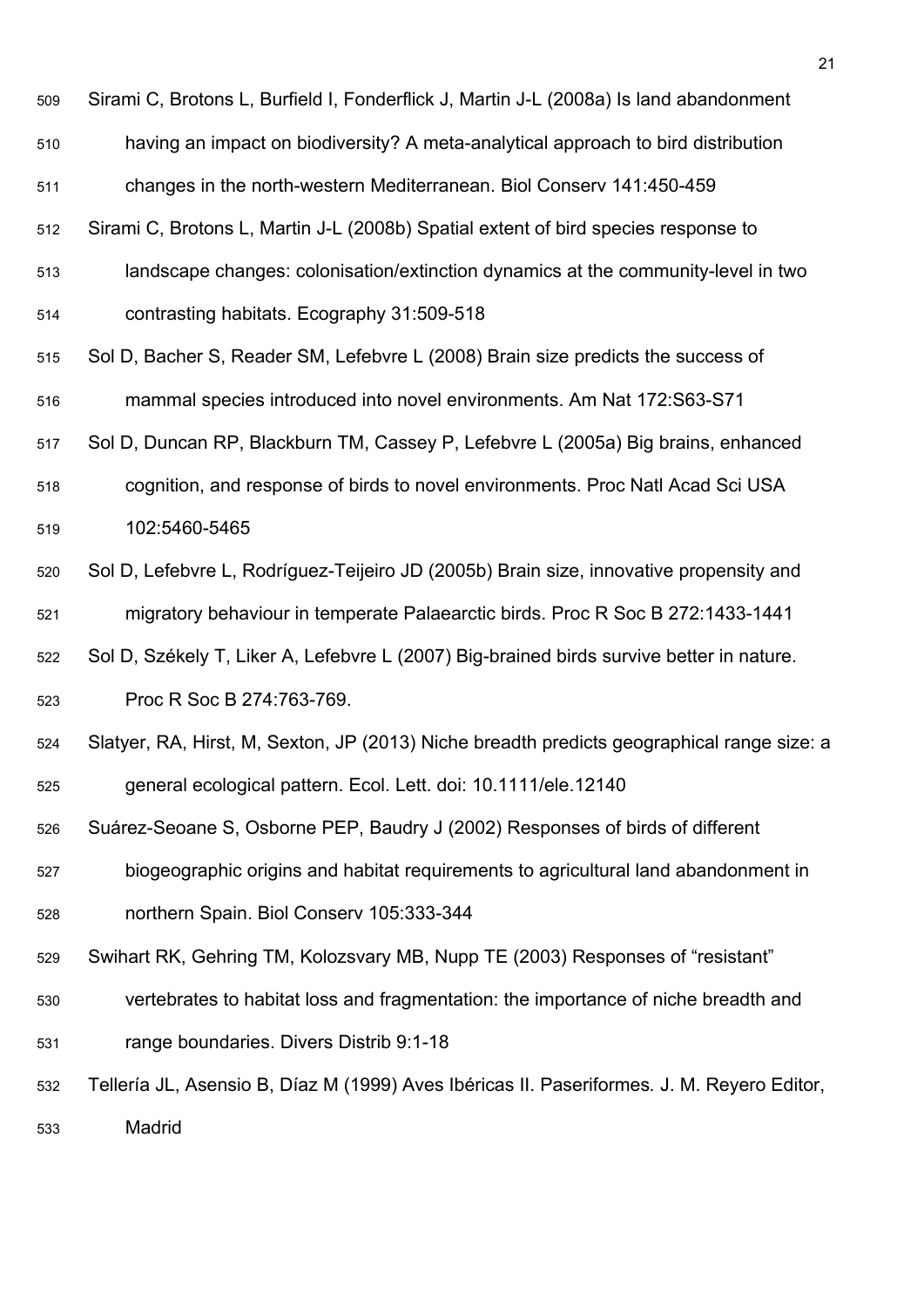- 534 Tellería JL, Carrascal LM (1994) Weight-density relationships between and within bird 535 communities: implications of niche space and vegetation structure. Am Nat 143:1083- 536 1092
- 537 Tellería JL, Santos T (1993) Distributional patterns of insectivorous passerines in the 538 Iberian forests: does abundance decrease near the border? J Biogeogr 20:235-240
- 539 Tellería JL, Santos T (1994) Factors involved in the distribution of forest birds in the
- 540 Iberian Peninsula. Bird Study 41:161-169
- 541 Tellería JL, Santos T (1997) Seasonal and interannual occupation of a forest archipelago 542 by insectivorous passerines. Oikos 78:239-248
- 543 Tellería JL, Santos T (1999) Distribution of birds in fragments of Mediterranean forests: the 544 role of ecological densities. Ecography 22:13-19
- 545 Westoby M, Leishman MR, Lord MJ (1995) On misinterpreting the "phylogenetic
- 546 correction". J Anim Ecol 83:531-534
- 547
- 548
- 549
- 550
- 551
- 552
- 553
- 554
- 
- 555
- 556
- 557
- 
- 558
- 559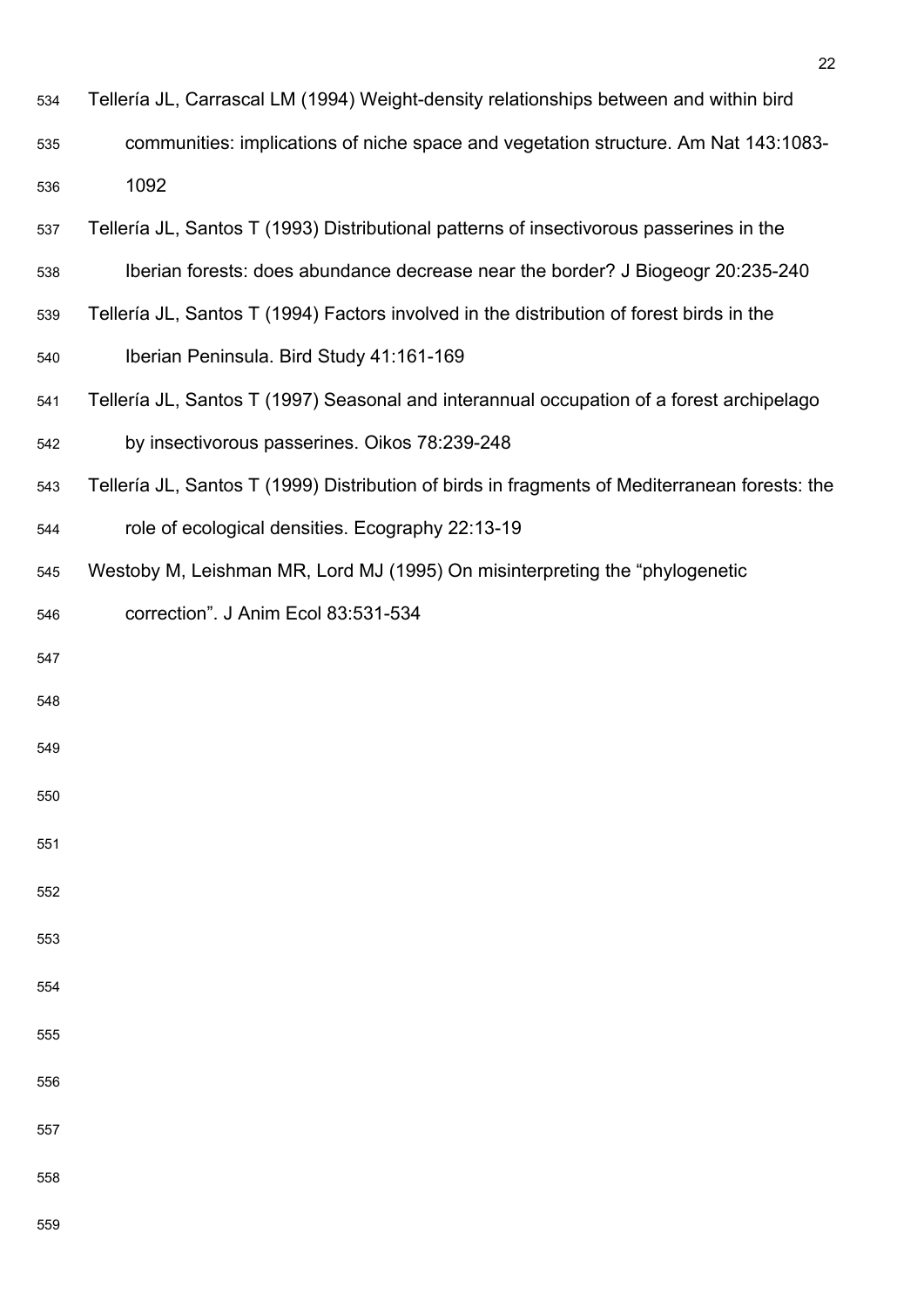560 **Table 1** Mean, standard deviation (sd) and range (min / max) of the habitat structure 561 variables in 31 tree plantations and landscape cover variables around such plantations in 562 Campo de Montiel (La Mancha, Central Spain) during spring 2011.

|                                                                  | mean | sd   |     | range      |
|------------------------------------------------------------------|------|------|-----|------------|
| <b>Habitat structure</b>                                         |      |      |     |            |
| Area (ha)                                                        | 4.6  | 3.7  | 1.3 | 21.9       |
| Tree layer cover (%)                                             | 50.6 | 24.1 |     | 15.3 100.0 |
| Average tree height (m)                                          | 4.7  | 1.0  | 3.5 | 7.2        |
| Density of trunks 10-20 cm dbh $(\# \text{ in } 0.2 \text{ ha})$ | 79.5 | 42.2 |     | 16.0 168.0 |
| Density of trunks $>20$ cm dbh (# in 0.2 ha)                     | 2.7  | 5.7  | 0.0 | 26.0       |
| Cover of shrubs (%)                                              | 2.8  | 7.2  | 0.0 | 31.7       |
| Average shrub height (m)                                         | 0.9  | 1.0  | 0.0 | 2.9        |
| Cover of the herbaceous layer (%)                                | 46.1 | 39.2 |     | 0.0 100.0  |
| Landscape cover around plantations (%)                           |      |      |     |            |
| Streams. rivers and lagoons                                      | 0.8  | 1.3  | 0.0 | 4.3        |
| Roads and rural tracks                                           | 7.1  | 5.2  | 0.2 | 22.1       |
| Woodlands                                                        | 3.9  | 4.1  | 0.4 | 18.9       |
| Holm oak Woodland                                                | 0.8  | 1.5  | 0.0 | 7.4        |
| Pine plantations                                                 | 3.1  | 2.6  | 0.4 | 11.5       |
| Fruit groves                                                     | 1.1  | 1.3  | 0.0 | 5.3        |
| Waste lands                                                      | 7.1  | 4.2  | 0.0 | 13.3       |
| Olive groves                                                     | 18.1 | 21.8 | 0.0 | 68.9       |
| Pastures with scattered trees                                    | 0.3  | 0.4  | 0.0 | 2.0        |
| Scrubland                                                        | 10.2 | 7.3  | 0.0 | 28.4       |
| <b>Pastures</b>                                                  | 1.3  | 1.6  | 0.0 | 7.7        |
| Dry herbaceous cropland                                          | 19.7 | 8.8  | 0.0 | 37.7       |
| Vineyards                                                        | 22.3 | 14.2 | 0.0 | 45.4       |
| Vineyards with olive trees                                       | 5.4  | 9.6  | 0.0 | 33.6       |
| Dried fruit orchards                                             | 0.8  | 2.3  | 0.0 | 9.5        |
| Urban areas and scattered buildings                              | 1.8  | 1.9  | 0.0 | 6.7        |

563

564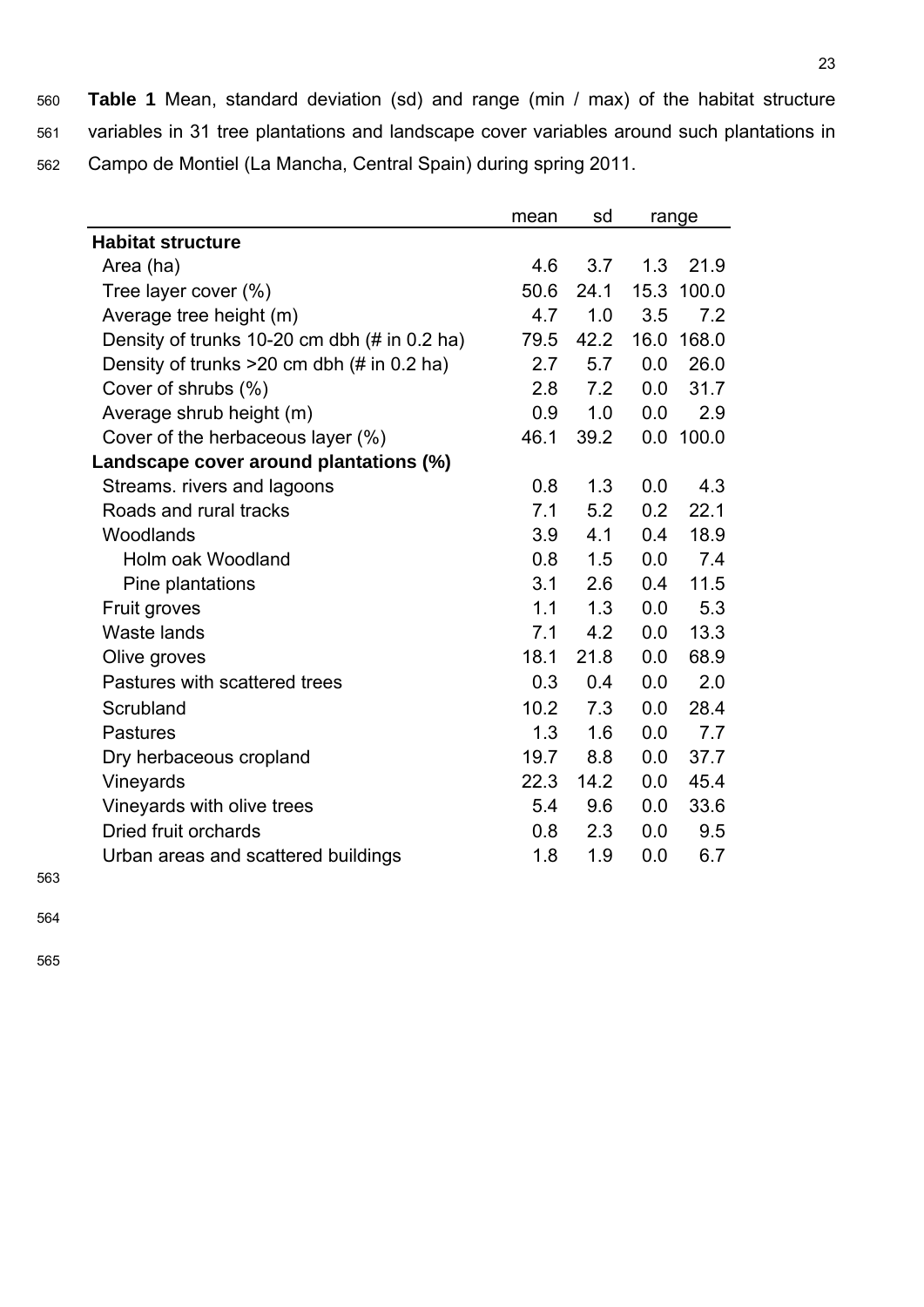566 **Table 2** Generalized linear regression model (with negative binomial errors and the log-567 link function) relating the habitat occupancy of 80 bird species in young and small pine 568 plantations of agricultural areas of Central Spain and ten predictor variables describing 569 regional distribution, habitat breadth, population trends (1998-2011), regional habitat 570 preferences (four variables), migratory strategy, body mass, and clutch size. p: Statistical 571 significances were estimated using a robust approach with quasi-ML standard errors. 572 Regional distribution: proportion of occupied 10 x 10 UTM km squares 150 km around the 573 study area. Occupation index of mature plantations: proportion of occupied plantations in 574 southern xeric Iberian plateau obtained from Díaz et al. (1996). Migratory strategy: 1 - 575 resident. 0 - trans-Saharan migrant. Coefficient: standardized regression coefficients that 576 inform about the magnitude and sign of the partial relationships of the predictor variables 577 and the response variable. The meaning of the rest of the variables is described in the 578 Methods section; data for the 80 studied species can be found in Online Resource 1.

|                                             | Coefficient | se   | р       |
|---------------------------------------------|-------------|------|---------|
| Regional distribution                       | 1.03        | 0.53 | 0.050   |
| <b>Habitat breadth</b>                      | 0.94        | 0.36 | 0.009   |
| Population trend (1998-2011)                | 0.39        | 0.12 | < 0.001 |
| Occupation index of mature plantations      | 0.25        | 0.10 | 0.009   |
| Relative abundance in woodlands             | $-0.08$     | 0.31 | 0.806   |
| Relative abundance in agricultural habitats | $-0.07$     | 0.23 | 0.751   |
| Relative abundance in urban environments    | $-0.03$     | 0.22 | 0.903   |
| Migratory strategy                          | 0.29        | 0.24 | 0.236   |
| Body mass (in ln)                           | $-0.02$     | 0 16 | 0.879   |
| Clutch size                                 | 0.06        | 0 18 | 0.714   |
|                                             |             |      |         |

579

580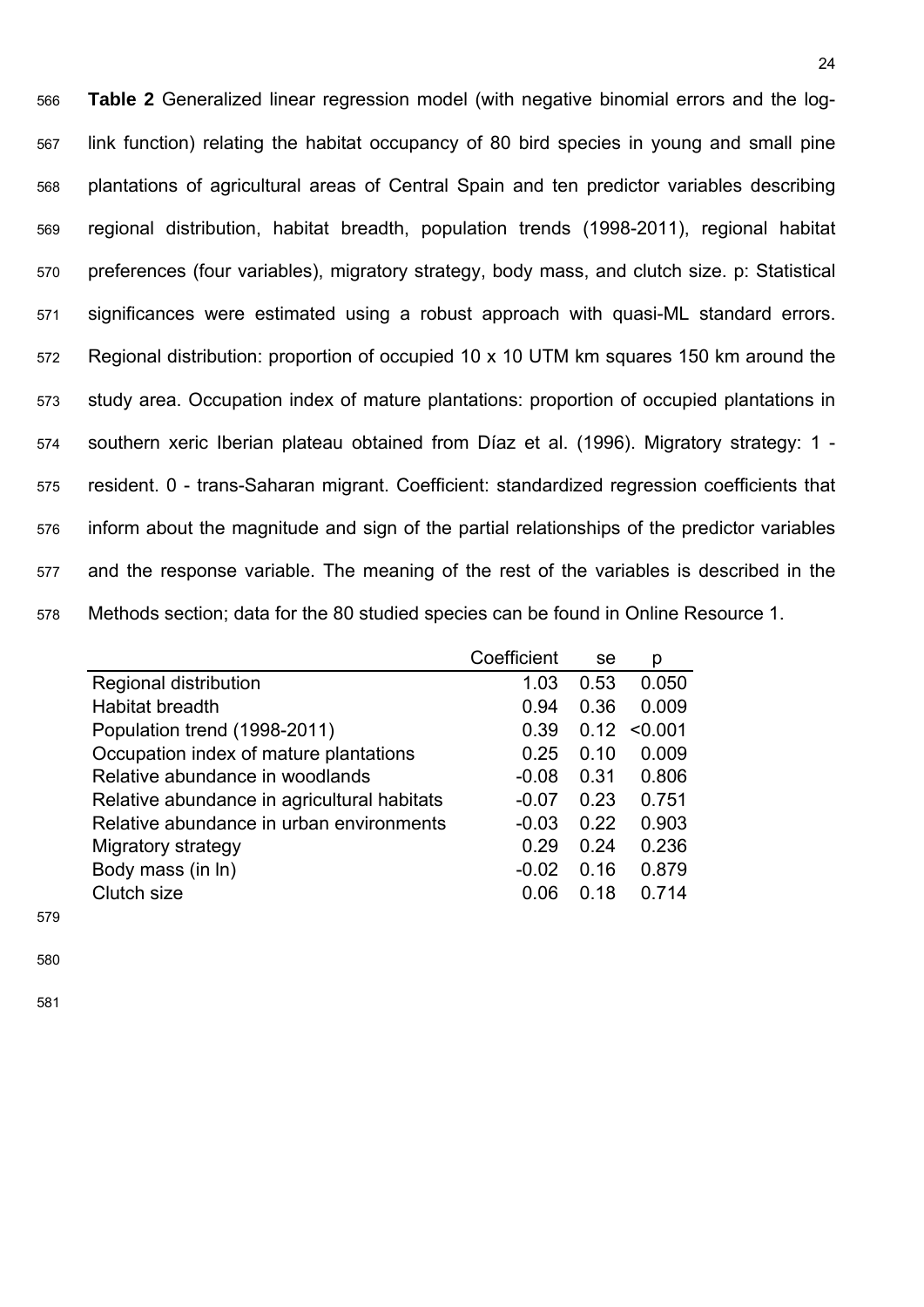582 Legends to figures:

583

584 **Fig. 1** Location of the study area (rectangle) within the Ciudad Real province (white area) 585 in central Spain and distribution of the 31 tree plantations that were investigated in this 586 study. A circle of radius = 150 km is centered at the baricenter of the study area, and has  $587$  been used to select the UTM squares of 10x10 km<sup>2</sup> that have been considered to quantify 588 the regional distribution area of each species (number of occupied UTM squares). The 589 black dot on the gray map of the Iberian Peninsula shows the location of the study area of 590 Díaz et al. (1996).

591

592 **Fig. 2** Relationship between interspecific variation in habitat occupancy of young and small 593 pine plantations of agricultural areas of Central Spain and regional distribution (proportion 594 of occupied 10x10 UTM km squares 150 km around the study area), population trends 595 (percentage of change from 1998 to 2011), regional habitat breadth, and occupation index 596 of mature plantations (proportion of occupied plantations in southern xeric Iberian plateau 597 obtained from Díaz et al. 1996). Habitat occupancy is the number of occupied census plots 598 where the species were present, divided by the total number of censused plots. Sample 599 size is 80 bird species.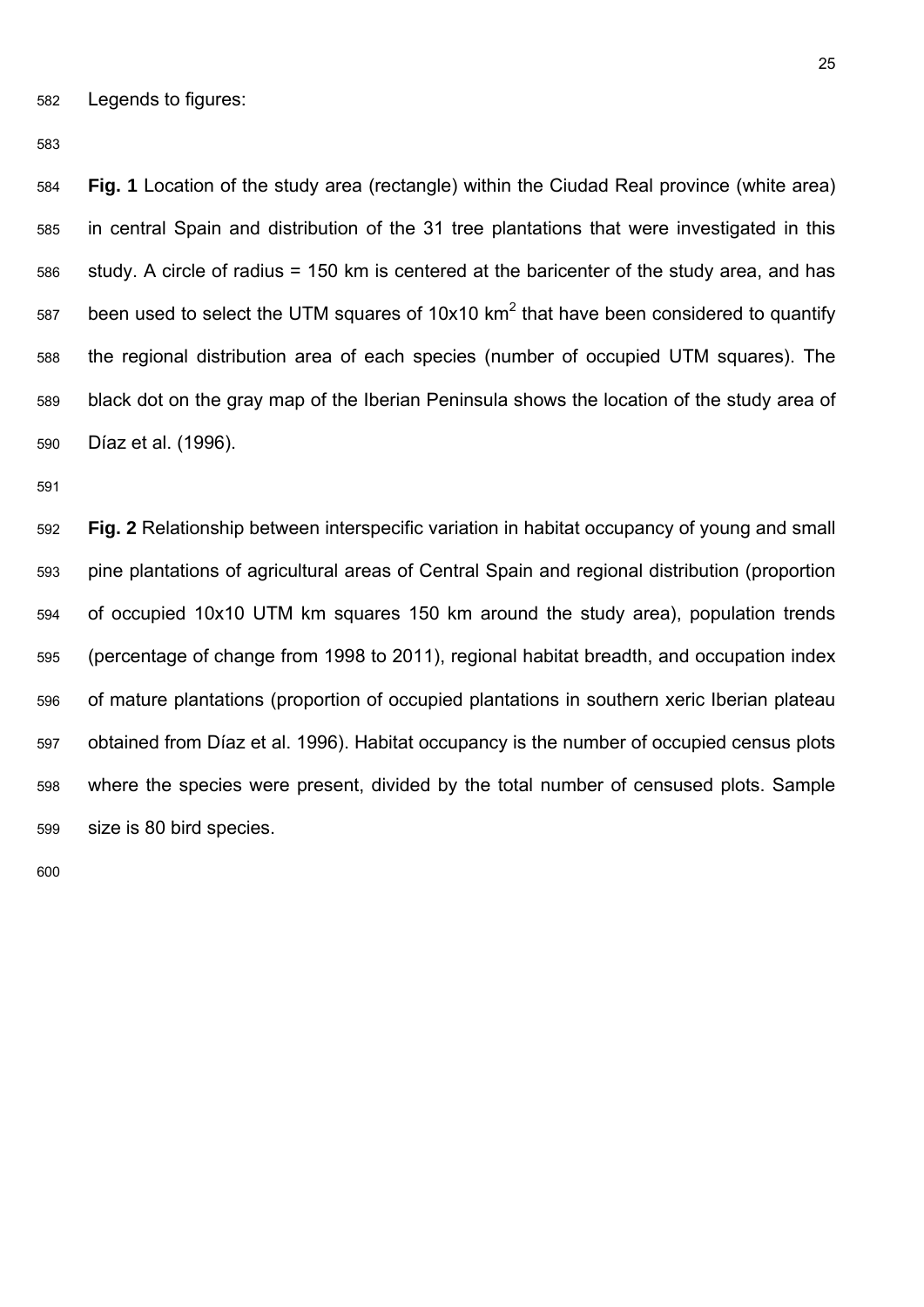